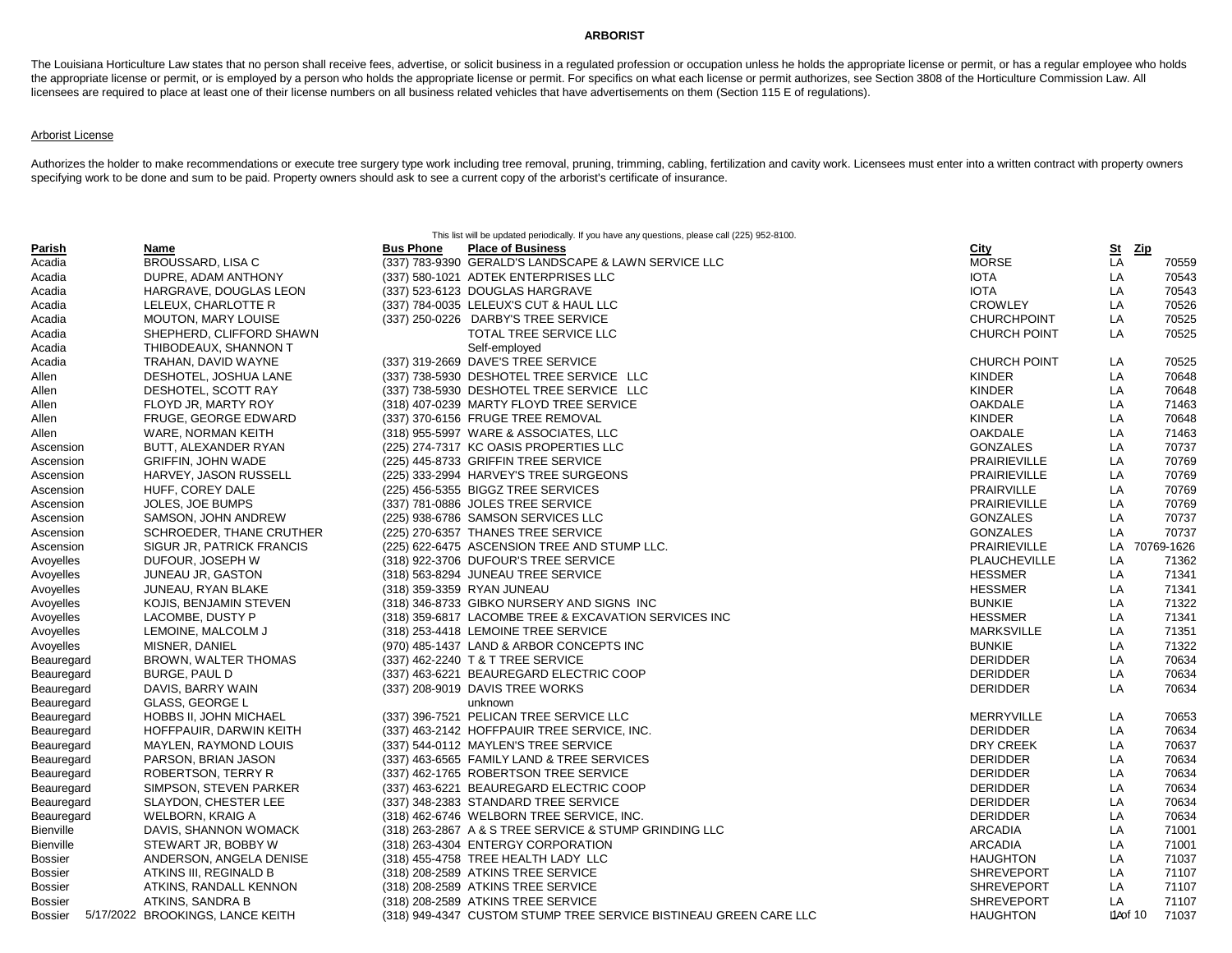| Bossier        | CLAVIJO, GWYNNE CLEMONS                          | (318) 464-7235 SOUTHERN STUMP GRINDING LLC                        | <b>BOSSIER CITY</b>  | LA | 71112              |
|----------------|--------------------------------------------------|-------------------------------------------------------------------|----------------------|----|--------------------|
| <b>Bossier</b> | FERGUSON, LARRY WAYNE                            | (318) 820-3466 318 TREE SERVICE                                   | <b>BOSSIER CITY</b>  | LA | 71111              |
| Bossier        | FLOYD, SCOTTIE W                                 | US LAWNS                                                          | <b>SHREVEPORT</b>    | LA | 71105              |
| <b>Bossier</b> | HUTCHINSON, CLINTON HOYT                         | (318) 458-3141 MOOSE'S TREE SERVICE                               | <b>SHREVEPORT</b>    | LA | 71107              |
| Bossier        | JAMERSON, JEREMY LEN                             | (318) 949-4347 CUSTOM STUMP TREE SERVICE BISTINEAU GREEN CARE LLC | <b>HAUGHTON</b>      | LA | 71037              |
| Bossier        | LEE, KEVIN L                                     | <b>TREE TIME</b>                                                  | <b>PRINCETON</b>     | LA | 71067              |
| Bossier        | MILLER, MATTHEW ROSS                             | (318) 423-4444 MILLER TREE SERVICE INC                            | <b>BOSSIER CITY</b>  | LA | 71172-2420         |
| Bossier        | PRUITT, REBEKAH GRACE                            | (318) 423-9163 ACTION TREE CARE LLC                               | <b>MINDEN</b>        | LA | 71055              |
| <b>Bossier</b> | REGGIO, MICHAEL M                                | (318) 949-4347 CUSTOM STUMP TREE SERVICE BISTINEAU GREEN CARE LLC | <b>HAUGHTON</b>      | LA | 71037              |
| Bossier        | RODRIGUEZ, SHERRY                                | (318) 987-6414 MAGNOLIA TREE SERVICE                              | <b>HAUGHTON</b>      | LA | 71037              |
| <b>Bossier</b> | RUSHING, ANDREW SCOTT                            | (318) 423-3663 RUSHING TREE CARE                                  | <b>BOSSIER CITY</b>  | LA | 71111              |
|                | SHAMBURGER, CHRISTOPHER WILLIAM                  |                                                                   | <b>BOSSIER CITY</b>  | LA | 71111              |
| <b>Bossier</b> |                                                  | (318) 459-7547 SHAMBURGER LAWNS, LLC                              |                      |    |                    |
| Caddo          | <b>BARRON, JACK E</b>                            | (318) 686-6950 BARRON'S TREE SERVICE                              | <b>SHREVEPORT</b>    | LA | 71136              |
| Caddo          | CHESSER JR, GENE                                 | Not currently employed                                            |                      |    |                    |
| Caddo          | FIGLIO, GREGORY MICHAEL                          | (318) 218-7449 FIGLIO TREE SERVICE LLC                            | <b>SHREVEPORT</b>    | LA | 71115              |
| Caddo          | FUNDERBURK, STEVEN MATTHEW                       | (318) 754-8106 HARDY TREE CARE                                    | <b>SHREVEPORT</b>    | LA | 71106              |
| Caddo          | GIBBS, TIMOTHY B                                 | (318) 525-5766 TIM'S TREE REMOVAL                                 | <b>SHREVEPORT</b>    | LA | 71106              |
| Caddo          | <b>GORDON, ROBERT W</b>                          | (318) 470-4470 IRON HORSE CONTRACTING LLC                         | <b>KEITHVILLE</b>    | LA | 71047              |
| Caddo          | HAMILTON, BRADLEY D                              | (318) 393-4922 ALL PRO TREE SERVICE LLC LTD                       | <b>SHREVEPORT</b>    | LA | 71136              |
| Caddo          | HAMILTON, VICKI L                                | (318) 393-4922 ALL PRO TREE SERVICE LLC LTD                       | <b>SHREVEPORT</b>    | LA | 71136              |
| Caddo          | HARRIS, CHRISTOPHER B                            | (318) 286-7230 TOP NOTCH OUTDOOR SERVICES LLC                     | <b>SHREVEPORT</b>    | LA | 71108              |
| Caddo          | JONES, ADAM R                                    | (318) 686-4981 LAWNMASTERS OF SHREVEPORT                          | <b>SHREVEPORT</b>    | LA | 71106              |
| Caddo          | MADRIGAL, HARVEY R                               | (318) 489-3318 SPECIALTY TREE CARE (RICHARD MADRIGAL)             | <b>SHREVEPORT</b>    | LA | 71107              |
| Caddo          | MOON, BENJAMIN O                                 | (318) 868-5044 MOON TREE SERVICE                                  | <b>SHREVEPORT</b>    | LA | 71129              |
| Caddo          | RICKETTS, KRIS D                                 | (318) 393-4922 ALL PRO TREE SERVICE LLC LTD                       | <b>SHREVEPORT</b>    | LA | 71136              |
| Caddo          | TOSTON SR, PETE E                                | (318) 469-3356 WOLF'S TREE SERVICE                                | <b>SHREVEPORT</b>    | LA | 71119-6220         |
| Caddo          | TULLIS, JERRY RANDALL                            | (318) 469-3531 ARBOR MANAGEMENT SERVICES LLC                      | <b>SHREVEPORT</b>    | LA | 71107              |
| Caddo          | VALADEZ-CHAVEZ, ZULEM A                          | (318) 560-3692 VALADEZ LAWN AND LANDSCAPE                         | <b>KEITHVILLE</b>    | LA | 71047              |
| Caddo          | YOUNG, BILLY D                                   | (318) 226-9449 ARK-LA-TEX TREE SERVICE                            | <b>BLANCHARD</b>     | LA | 71009              |
| Calcasieu      | ADAMS, NATHAN B                                  | (337) 558-5393 ADAMS TREE REMOVAL                                 | <b>SULPHUR</b>       | LA | 70665              |
| Calcasieu      | <b>BATSON, MICHELE</b>                           | (951) 249-5944 OPAL'S TREE SERVICE                                | LAKE CHARLES         | LA | 70611              |
| Calcasieu      | BRYDELS JR., LEON BERNARD                        | (337) 550-5738 TIMBER LION TREE SERVICE                           | LAKE CHARLES         | LA | 70611              |
| Calcasieu      | BRYDELS, LEON BERNARD                            | (337) 526-6610 LEON BRYDELS DBA L & S TREE SERVICE                | LAKE CHARLES         | LA | 70607              |
|                |                                                  |                                                                   | LAKE CHARLES         | LA | 70605              |
| Calcasieu      | DEBARGE, GERALD B                                | <b>JERRY'S TREE SERVICE</b>                                       |                      |    |                    |
| Calcasieu      | DESHOTEL, MARK CLINE                             | (337) 884-6881 MARK'S TREE SERVICE LLC                            | LAKE CHARLES         | LA | 70615              |
| Calcasieu      | DUPUIS, PEGGY ANN                                | (337) 884-0316 MCLEAN'S TREE SERVICE FELIX MCLEAN                 | <b>DEQUINCY</b>      | LA | 70633              |
| Calcasieu      | <b>GRANGER, JOSHUA NEIL</b>                      | <b>JOSHUA NEIL GRANGER</b>                                        | <b>SULPHUR</b>       | LA | 70663              |
| Calcasieu      | KINGREY, SCOTT MITCHELL                          | (337) 794-0580 KARAM TREE SERVICE LLC                             | LAKE CHARLES         | LA | 70605              |
| Calcasieu      | LEBLANC, ANDREW KOLBE                            | (337) 317-7507 LEBLANC'S TREE SERVICE                             | <b>DEQUINCY</b>      | LA | 70633              |
| Calcasieu      | LEDESMA JR, JOSE                                 | (337) 313-3314 #1 ALL SEASONS LAWN SERVICE LLC                    | <b>SULPHUR</b>       | LA | 70664              |
| Calcasieu      | MCCUTCHEON, ROBERT L                             | (318) 855-3459 MCCUTCHEON TREE SERVICE                            | LAKE CHARLES         | LA | 70611              |
| Calcasieu      | MCLACHLAN, ANDREW T                              | (337) 802-8667 BURNS & MCLACHLAN TREE SERVICE                     | LAKE CHARLES         | LA | 70605              |
| Calcasieu      | MCMULLEN, HERBERT ROSS                           | (337) 304-5296 HERB'S TOTAL LAWN CARE LLC                         | LAKE CHARLES         | LA | 70605              |
| Calcasieu      | ORE, MISTY GAYLE                                 | (337) 263-1648 DALEY'S TREE SERVICE                               | LAKE CHARLES         | LA | 70605              |
| Calcasieu      | REED, PATRICK R                                  | (337) 499-4352 PROACT TREE SOLUTIONS                              | LAKE CHARLES         | LA | 70611              |
| Calcasieu      | REEDER, DONNA JOLYNN                             | (225) 205-0628 FALCON TREE SERVICE                                | <b>SULPHUR</b>       | LA | 70663              |
| Calcasieu      | RIPLEY, DONALD R                                 | (337) 626-9400 RIPLEY'S - A TREE SERVICE                          | <b>SULPHUR</b>       | LA | 70663              |
| Calcasieu      | UHLIK, GERALD DAVID                              | (337) 436-9158 DAVE'S TREE SERVICE                                | RAGLEY               | LA | 70657              |
| Calcasieu      | UHLIK, KATHRYN                                   | (337) 436-9158 DAVE'S TREE SERVICE                                | RAGLEY               | LA | 70657              |
| Caldwell       | <b>BASS, PATRICK DEWAYNE</b>                     | (301) 789-8539 SOUTHERN TREE SPECIALIST                           | <b>COLUMBIA</b>      | LA | 71418              |
| Caldwell       | CROCKETT, TODD                                   | (318) 594-1999 TOTAL LAWN CARE & TREE SERVICE LLC                 | <b>COLUMBIA</b>      | LA | 71418              |
| Caldwell       | RENTZ, WESLEY JOHN                               | (318) 366-2490 WR ENVIRONMENTAL LLC                               | <b>COLUMBIA</b>      | LA | 71418              |
| Catahoula      | MCCLURE, JOHN ANTHONY                            | (318) 613-7409 T&C TREE SERVICE                                   | <b>JONESVILLE</b>    | LA | 71343              |
| Catahoula      | VINES, JAMES LYNN                                | (318) 547-3243 VINES TREE SERVICE INC                             | <b>SICILY ISLAND</b> | LA | 71368              |
| Catahoula      | <b>WALTON, ROBERT EARL</b>                       | (318) 481-4546 ROBERT WALTON                                      | <b>JONESVILLE</b>    | LA | 71343              |
| Concordia      | FUQUA, JEFFREY DAVID                             | (318) 336-8990 LASALLE CONCORDIA CATAHOULA TREE SERVICES INC      | <b>VIDALIA</b>       | LA | 71373              |
|                |                                                  | (601) 431-1899 GLOBAL LAWN SERVICES LLC                           | <b>VIDALIA</b>       | LA | 71373              |
| Concordia      | STRICKLIN, MICHAEL A<br>DUGAS, CHRISTOPHER DAVID |                                                                   | <b>SHREVEPORT</b>    |    |                    |
| De Soto        |                                                  | (318) 205-2548 DYNAMIC TREE CARE LLC                              |                      | LA | 71118              |
| De Soto        | HILLS, EDRIC DESHAUN                             | (318) 272-2721 HILLS TREE STUMP SERVICE                           | <b>STONEWALL</b>     | LA | 71078              |
| De Soto        | PINKNEY, COUNTVET DONDELEON                      | (318) 655-6542 COUNT ON IT TREE SERVICE                           | <b>GRANK CANE</b>    | LA | 71032              |
| De Soto        | WHITE, RICHARD L                                 | (318) 455-2934 CLIMBERS TREE SERVICE                              | <b>STONEWALL</b>     | LA | 71078              |
| De Soto        | WILLIAMS, SAMMUEL BLAINE                         | (318) 402-7344 SAW TREE CARE SERVICE LLC                          | LOGANSPORT           | LA | 71049              |
|                | De Soto 5/17/2022 WOODWARD, JERRY C              | (318) 872-0091 WOODWARD COMPANY INC                               | <b>MANSFIELD</b>     |    | I2A of 10<br>71052 |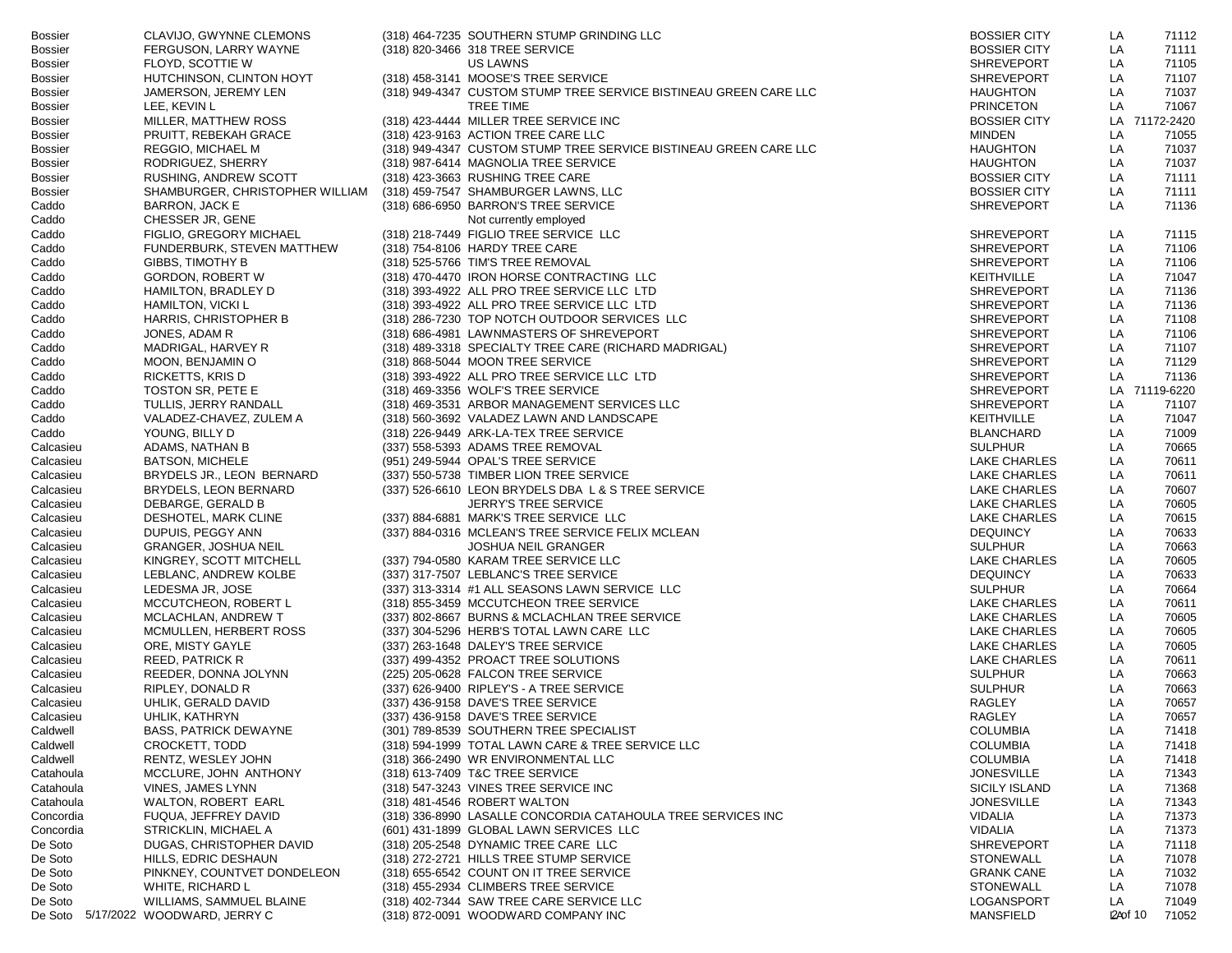| East Baton Rouge | ALELLO, MATTHEW PAUL                  |                      | (337) 256-3503 SOUTHERN TREE SERVICE<br><b>BATON ROUGE</b>                      | LA |                 | 70816      |
|------------------|---------------------------------------|----------------------|---------------------------------------------------------------------------------|----|-----------------|------------|
| East Baton Rouge | ALLEN, DERRICK S                      |                      | <b>DERRICK ALLEN</b><br><b>BAKER</b>                                            | LA |                 | 70704      |
| East Baton Rouge | AUCOIN, BRIAN JASON                   |                      | (225) 753-0321 A PLUS DESIGNS INC<br><b>BATON ROUGE</b>                         | LA |                 | 70817      |
| East Baton Rouge | BABIN, CARL ANTHONY                   |                      | (225) 292-6756 MR D'S TREE & STUMP REMOVAL INC<br><b>ST FRANCISVILLE</b>        | LA |                 | 70775      |
| East Baton Rouge | BALLARD, ERIC D                       |                      | (225) 755-8088 BOFINGERS TREE SERVICE INC<br><b>BATON ROUGE</b>                 | LA |                 | 70884      |
| East Baton Rouge | <b>BELL, ERIC</b>                     |                      | (225) 268-5306 NEW BEGINNINGS TREE SERVICE LLC<br><b>BATON ROUGE</b>            | LA |                 | 70811      |
| East Baton Rouge | BELLINGTON, JEFFERY JOHN              | (225) 262-3097 DEMCO | <b>GREENWELL SPRINGS</b>                                                        | LA |                 | 70739      |
| East Baton Rouge | BENNETT, DAARON DAURAY                | (225) 262-3097 DEMCO | GREENWELL SPRINGS LA                                                            |    |                 | 70739      |
|                  |                                       |                      | (225) 389-3114 CITY OF BATON ROUGE DEPT OF DEVELOPMENT<br><b>BATON ROUGE</b>    | LA |                 | 70802      |
| East Baton Rouge | <b>BIVIN, GREGORY S</b>               |                      |                                                                                 |    |                 |            |
| East Baton Rouge | <b>BLOCKER, TREY CLINTON</b>          |                      | (225) 261-8733 BLOCKER TREE & LANDSCAPE LLC<br><b>GREENWELL SPRINGS</b>         | LA |                 | 70739      |
| East Baton Rouge | BOFINGER III, GEORGE WARREN           |                      | (225) 755-8088 BOFINGERS TREE SERVICE LLC<br><b>BATON ROUGE</b>                 | LA |                 | 70805      |
| East Baton Rouge | BOFINGER, THOMAS D                    |                      | (225) 755-8088 BOFINGERS TREE SERVICE INC<br><b>BATON ROUGE</b>                 | LA |                 | 70884      |
| East Baton Rouge | BORSKEY, WOODROW                      |                      | <b>BAKER</b><br>(225) 261-8538 BORSKEY TREE SERVICE                             | LA |                 | 70714      |
| East Baton Rouge | BOULANGER, RENALD J                   |                      | (225) 819-0223 BOULANGER SERVICES LLC<br><b>BATON ROUGE</b>                     | LA |                 | 70820      |
| East Baton Rouge | BREITENBACH, CHASE PATRICK            |                      | (225) 763-3990 LSU AG CENTER - BURDEN CENTER<br><b>BATON ROUGE</b>              | LA |                 | 70809      |
| East Baton Rouge | BUSBY, COLTON E                       |                      | MERISTEM TREE COMANY LLC<br><b>BATON ROUGE</b>                                  | LA |                 | 70818      |
| East Baton Rouge | CARRAWAY, SCOT TALMADGE               | (225) 262-3097 DEMCO | <b>GREENWELL SPRINGS</b>                                                        | LA |                 | 70739      |
| East Baton Rouge | CARVILLE, WELLS GRIFFON               |                      | (225) 931-7118 CARVILLE TREE SERVICES<br><b>BATON ROUGE</b>                     | LA |                 | 70809      |
| East Baton Rouge | CASSELBERRY, ADAM B                   |                      | (225) 752-2333 QUALITY TURF MANAGEMENT, LLC<br><b>GREENWELL SPRINGS</b>         | LA |                 | 70739      |
| East Baton Rouge | CHADDRICK, ANDY L                     |                      | ANDY CHADDRICK TREE SERVICE LLC<br><b>TURKEY CREEK</b>                          | LA |                 | 70585      |
| East Baton Rouge | COURTRIGHT, DAVID                     |                      | (225) 337-0474 TRINITY TREE CONSULTANTS LLC<br><b>BATON ROUGE</b>               | LA |                 | 70810      |
| East Baton Rouge | CRAIN, JOHN E                         | (225) 262-3016 DEMCO | <b>BATON ROUGE</b>                                                              | LA |                 | 70895      |
|                  |                                       |                      | (225) 774-8733 CREEL'S TREE SERVICE<br><b>BAKER</b>                             | LA |                 |            |
| East Baton Rouge | CREEL, BENJAMIN N                     |                      |                                                                                 |    |                 | 70714-6065 |
| East Baton Rouge | <b>CULPEPPER, JAMES L</b>             |                      | (225) 262-6064 GREENER TREES LOUISIANA LLC<br><b>GREENWELL SPRINGS</b>          | LA |                 | 70739      |
| East Baton Rouge | DABNEY SR, FREDERICK L                |                      | Self-employed                                                                   |    |                 |            |
| East Baton Rouge | DARENSBOURG, HUNTER MARK              |                      | (225) 927-4348 ABC TREE COMPANY<br><b>BATON ROUGE</b>                           | LA |                 | 70806      |
| East Baton Rouge | DECELL, DONALD P                      |                      | (225) 292-6756 MR D'S TREE & STUMP REMOVAL INC<br><b>BATON ROUGE</b>            | LA |                 | 70809      |
| East Baton Rouge | EAVES, JAMES S                        |                      | (225) 755-8088 BOFINGERS TREE SERVICE LLC<br><b>BATON ROUGE</b>                 | LA |                 | 70805      |
| East Baton Rouge | ENGLERTH, MICHAEL C                   |                      | <b>BATON ROUGE</b><br>(225) 756-8733 MIKES TREE SERVICE INC                     | LA |                 | 70898      |
| East Baton Rouge | <b>FELLNER, FREDERICK</b>             | (225) 578-8857 LSU   | <b>BATON ROUGE</b>                                                              | LA |                 | 70803      |
| East Baton Rouge | FROUST, TRAVIS B                      |                      | <b>USA TREE COMPANY</b><br><b>BATON ROUGE</b>                                   | LA |                 | 70810      |
| East Baton Rouge | GARCIA, MATTHEW ROBERT                |                      | Not currently employed                                                          |    |                 |            |
| East Baton Rouge | GILCHRIST, ALVAH E                    |                      | (225) 665-5284 GENE'S WOOD SERVICE LLC<br>WALKER                                | LA |                 | 70785      |
| East Baton Rouge | GREENE, BOYD OWENS                    |                      | (225) 408-9060 SILVERBACK LAND SERVICE LLC<br><b>BATON ROUGE</b>                | LA |                 | 70812      |
| East Baton Rouge | GUILBEAUX, KURBY JUDE                 |                      | (225) 763-3990 LSU AG CENTER<br><b>BATON ROUGE</b>                              | LA |                 | 70803      |
|                  |                                       |                      |                                                                                 | LA |                 |            |
| East Baton Rouge | HARBOURT, TED J                       |                      | (225) 753-5911 TED HARBOURT ARBORIST LLC<br><b>BATON ROUGE</b>                  |    |                 | 70817      |
| East Baton Rouge | HAYES JR, EARNEST                     |                      | (225) 357-2938 HAYES TREE SERVICE LLC<br><b>BATON ROUGE</b>                     | LA |                 | 70802      |
| East Baton Rouge | HAYS, DARRIUS MARCEL                  |                      | 3-H CONSTRUCTION & TREE REMOVAL LLC<br><b>BATON ROUGE</b>                       | LA |                 | 70812      |
| East Baton Rouge | HEARD, ELMER KEN                      |                      | (225) 769-3012 HEARD TREE SERVICE<br><b>BATON ROUGE</b>                         | LA |                 | 70820      |
| East Baton Rouge | HUFFSTICKLER, WILLIAM KYLE            |                      | Self-employed                                                                   |    |                 |            |
| East Baton Rouge | IMPSON, JASON ALLEN                   |                      | (225) 270-3083 JASON TREE SERVICE LLC<br><b>GREENWELL SPRINGS</b>               | LA |                 | 70739      |
| East Baton Rouge | JOHNSON, ALLAN RONALD                 |                      | (225) 241-8789 ALLAN'S LAWN & LANDSCAPE LLC<br><b>JACKSON</b>                   | LA |                 | 70748      |
| East Baton Rouge | JOHNSON, ANDREA                       | (225) 262-3097 DEMCO | <b>GREENWELL SPRINGS</b>                                                        | LA |                 | 70739      |
| East Baton Rouge | JUGSUJINDA, ISSARA                    |                      | (225) 773-0460 GROWGREEN LAWN AND TREE LLC<br><b>BATON ROUGE</b>                | LA |                 | 70802      |
| East Baton Rouge | <b>KELLEY, DENNIS RAY</b>             |                      | (225) 413-3015 KELLEY'S TREE SERVICE<br><b>BATON ROUGE</b>                      | LA |                 | 70808      |
| East Baton Rouge | KIDDER, STERLING JOSEPH               |                      | (225) 752-8873 TURF - SCAPE LLC<br><b>BATON ROUGE</b>                           | LA |                 | 70806      |
| East Baton Rouge | KING, ROBERT ALAN                     |                      | (225) 588-4466 EAGER BEAVER TREE SERVICE<br><b>BATON ROUGE</b>                  | LA |                 | 70815      |
| East Baton Rouge | KNIGHT, MICHAEL T                     | (225) 262-3097 DEMCO | <b>GREENWELL SPRINGS</b>                                                        | LA |                 | 70739      |
| East Baton Rouge | LIGHTFOOT, STEPHEN H                  |                      | (225) 755-8088 BOFINGERS TREE SERVICE INC<br><b>BATON ROUGE</b>                 | LA |                 | 70884      |
| East Baton Rouge | LITTON, KENNETH WAYNE                 |                      | <b>NEW ROADS</b><br>(225) 753-6386 PRECISION TREE SERVICE                       | LA |                 | 70760      |
|                  |                                       |                      |                                                                                 |    |                 |            |
| East Baton Rouge | LITTON, THOMAS L                      |                      | (225) 753-6386 PRECISION TREE SERVICE<br>NEW ROADS                              | LA |                 | 70760      |
| East Baton Rouge | MICHEL, STEPHEN CHARLES               |                      | (225) 246-8230 EDGE FORM LLC<br><b>BATON ROUGE</b>                              | LA |                 | 70806      |
| East Baton Rouge | MOSS JR, JAMES STEVEN                 |                      | (208) 520-6773 JEM ENTERPRISES CORP.<br><b>BATON ROUGE</b>                      | LA |                 | 70810      |
| East Baton Rouge | PRESTRIDGE, JOSHUA D                  | (225) 262-3097 DEMCO | <b>GREENWELL SPRINGS</b>                                                        | LA |                 | 70739      |
| East Baton Rouge | REID, JEFFERY L                       |                      | (225) 751-3303 INTEGRITY LAWN SERVICES LLC<br><b>BATON ROUGE</b>                | LA |                 | 70817      |
| East Baton Rouge | ROBINS SR, KELVIN HAYES               |                      | (225) 328-6224 ROBINS TREE SERVICE & STUMP REMOVAL<br><b>BATON ROUGE</b>        | LA |                 | 70791      |
| East Baton Rouge | <b>ROBINS SR, PRENTICE</b>            |                      | (225) 358-0856 PRENTICE ROBINS SR DBA ROBINS TREE SERVICE<br><b>BATON ROUGE</b> | LA |                 | 70815      |
| East Baton Rouge | ROBINS, SAMUEL COY                    |                      | (225) 916-4004 PELICAN TREE CARE LLC<br><b>BATON ROUGE</b>                      | LA |                 | 70811      |
| East Baton Rouge | ROBINS, STEVEN PAUL                   |                      | STEVEN ROBINS TREE SERVICE<br><b>BATON ROUGE</b>                                | LA |                 | 70814      |
| East Baton Rouge | ROBINS, TONY CHRISTOPHER              |                      | (225) 412-8676 TORO TREE EXPERTS LLC<br><b>BATON ROUGE</b>                      | LA |                 | 70816      |
| East Baton Rouge | ROSSO, SAM CARTER                     | (225) 262-3097 DEMCO | <b>GREENWELL SPRINGS</b>                                                        | LA |                 | 70739      |
| East Baton Rouge | ROUSE, LEE T                          |                      | (225) 715-2669 BAYOU TREE SERVICE<br><b>BATON ROUGE</b>                         | LA |                 | 70807      |
|                  | East Bator5Rlouge22 SEEMANN, ROBERT L |                      | <b>BATON ROUGE</b><br>(225) 381-0037 BATON ROUGE GREEN                          |    | <b>BA</b> of 10 | 70802      |
|                  |                                       |                      |                                                                                 |    |                 |            |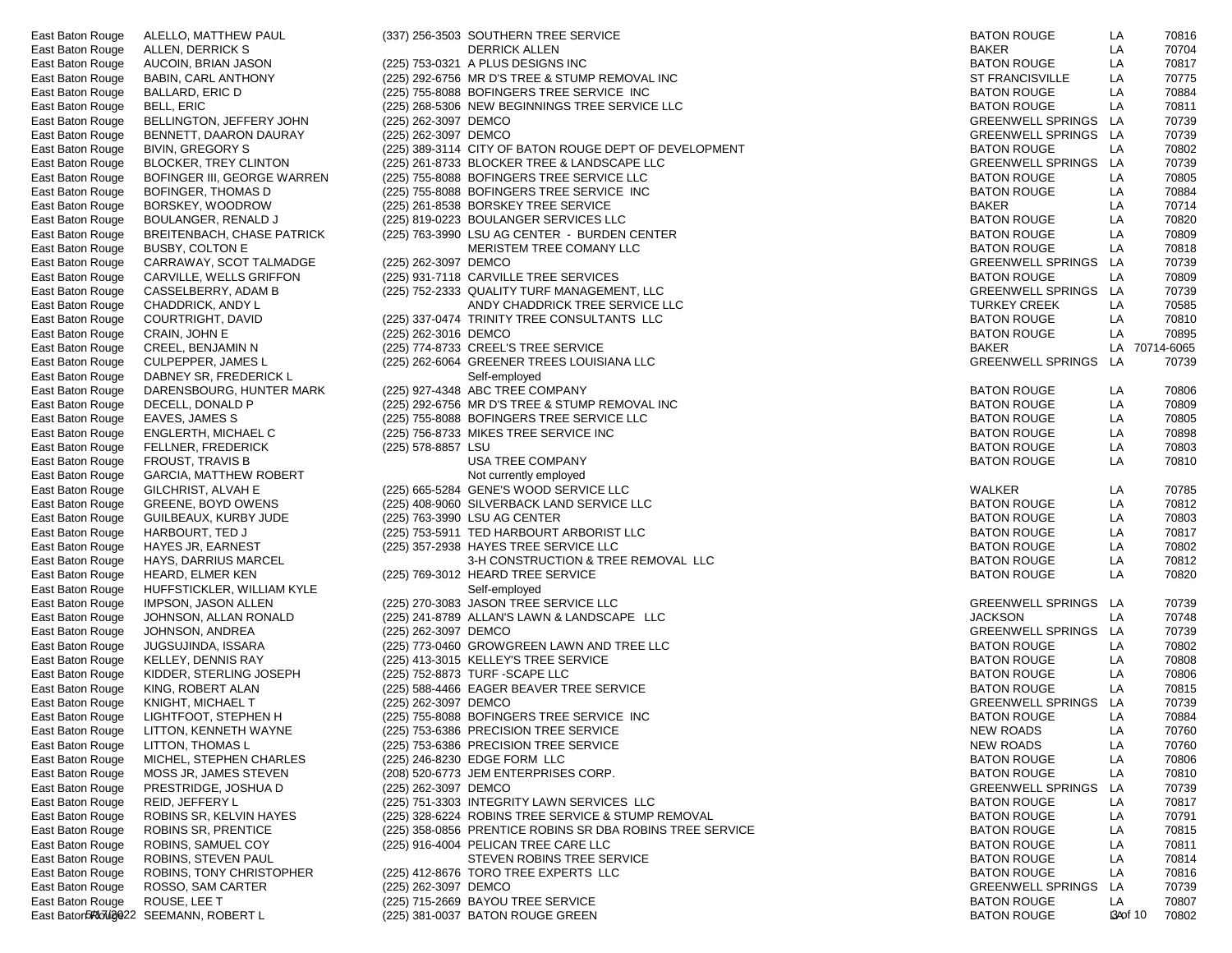| East Baton Rouge | SKAVRON, RYAN MATTHEW              |                        | (225) 205-5779 RYAN'S TREE SERVICE, LLC & RYAN'S GREENESCAPE<br><b>BATON ROUGE</b>         | LA        | 70810         |
|------------------|------------------------------------|------------------------|--------------------------------------------------------------------------------------------|-----------|---------------|
| East Baton Rouge | SULLIVAN, RICHARD BLAKE            | (225) 262-3097 DEMCO   | GREENWELL SPRINGS LA                                                                       |           | 70739         |
| East Baton Rouge | TULLIER, BLANE A                   |                        | LSU BOARD OF SUPERVISORS<br><b>BATON ROUGE</b>                                             | LA        | 70803         |
| East Baton Rouge | WALLS, GREGORY A                   |                        | (225) 953-3220 GREGALLS SERVICES LLC<br><b>BATON ROUGE</b>                                 | LA        | 70811         |
| East Baton Rouge | WARNER, MORGAN                     |                        | (225) 755-8088 BOFINGERS TREE SERVICE INC<br><b>BATON ROUGE</b>                            | LA        | 70884         |
| East Baton Rouge | WASCOM, JEREMY CHAD                | (225) 262-3097 DEMCO   | <b>GREENWELL SPRINGS</b>                                                                   | LA        | 70739         |
| East Baton Rouge | WOODWORTH, WAYNE P                 |                        | (225) 292-1600 LIGHTNING TREE COMPANY INC<br><b>BATON ROUGE</b>                            | LA        | 70816         |
| East Feliciana   | CRAIGHEAD, TERRY RENE              |                        | (225) 244-1272 FELICIANA TREE SERVICE LLC<br><b>JACKSON</b>                                | LA        | 70748         |
| East Feliciana   | DEDON, THOMAS OREN                 |                        | (225) 683-4636 DEDON ENTERPRISES LLC<br><b>SLAUGHTER</b>                                   | LA        | 70777         |
| East Feliciana   | DIXON III, MAX ADRIAN              |                        | (225) 244-1272 FELICIANA TREE SERVICE LLC<br><b>JACKSON</b>                                | LA        | 70748         |
| East Feliciana   | VINCENT, RICKY M                   |                        | (225) 683-3800 TREE SURGERY BY RICKY VINCENT<br><b>CLINTON</b>                             | LA        | 70722         |
|                  |                                    |                        |                                                                                            |           |               |
| Evangeline       | <b>BUTLER, FRANK GRAY</b>          |                        | (337) 461-2488 BUTLER & COMPANY TREE SERVICE AND STORM RECOVERY INC<br><b>VILLE PLATTE</b> | LA        | 70586         |
| Evangeline       | CAMPBELL, ERIN HOPE                |                        | (318) 729-8890 CAMPBELL TREE SERVICE LLC<br><b>VILLE PLATTE</b>                            | LA        | 70586         |
| Evangeline       | FONTENOT, BRYAN J                  |                        | <b>MAMOU</b><br>(337) 468-2153 KROSS KUT TREE SERVICE & CO                                 | LA        | 70554         |
| Evangeline       | MITCHELL, BRANDON MATTHEW          |                        | <b>VILLE PLATTE</b><br>(318) 201-9859 MITCHELL'S TREE SERVICE LLC                          | LA        | 70586         |
| Franklin         | COTTEN, LUKE ANTHONY               |                        | WINNSBORO<br>(318) 447-4907 T L S SERVICES LLC                                             | LA        | 71295         |
| Franklin         | DENMON, ROY DOUGLAS                |                        | <b>WISNER</b><br>(318) 724-7746 ROY'S TREE SERVICE                                         | LA        | 71378         |
| Franklin         | WILLIAMS, CHRISTOPHER LEE          |                        | (318) 535-7610 KC'S TREE CARE LLC<br>WINNSBORO                                             | LA        | 71295         |
| Grant            | ANDES, KOHL DALTON                 |                        | (318) 277-7830 MOUNTAIN MAN TREE SERVICE<br>DRY PRONG                                      | LA        | 71423         |
| Grant            | BRISTER, DUSTIN LONIS              |                        | MAVERICK CONSTRUCTION LLC<br><b>BOYCE</b>                                                  | LA        | 71409         |
| Grant            | COLLINS, CYNTHIA JEAN              |                        | (318) 899-3338 GRANT EASTERN CONSTRUCTION INC DBA G E WASTE DISPOSAL<br><b>BENTLEY</b>     |           | LA 71407-0156 |
| Grant            | MCCRACKEN, KEVIN M                 |                        | (318) 646-2544 ALTON THOMPSON DBA THOMPSON TREE SERVICE<br><b>MONTGOMERY</b>               | LA        | 71454         |
| Grant            | SATCHER, WILLIAM BRENT             |                        | (318) 664-5186 SATCHER TREE SERVICES LLC<br><b>BENTLEY</b>                                 | LA        | 71407         |
| Grant            | SEALS, RANDY W                     |                        | (318) 290-8915 SEAL'S TREE SERVICE<br>DRY PRONG                                            | LA        | 71423         |
| lberia           | HEBERT, JUDE                       | (337) 967-0824 CLECO   | <b>NEW IBERIA</b>                                                                          | LA        | 70552         |
| lberia           | LOUVIERE, LOGAN M                  |                        | <b>NEW IBERIA</b><br>LOGAN'S TREE SERVICE                                                  | LA        | 70560         |
| lberia           | ROANE III, ROBERT EDWARD           |                        | (337) 201-7162 BAYOUSIDE TREES LLC<br>JEANERETTE                                           | LA        | 70544         |
| Iberville        | MCNAIR, JAMES DALE                 |                        | (225) 776-4529 BAYOU SORRELL TREE SERVICE<br>PLAQUEMINE                                    | LA        | 70764         |
| Jackson          | LAMKIN, JEREMY LANCE               | (318) 651-6267 ENTERGY | <b>WEST MONROE</b>                                                                         | LA        | 71292         |
| Jackson          | RITCHIE, MELVIN RAY                |                        | (318) 282-3116 RITCHIE TREE SERVICE<br>CHATHAM                                             | LA        | 71226         |
|                  |                                    |                        | (504) 834-3094 ANTHONY'S LANDSCAPING LLC<br><b>METAIRIE</b>                                | LA        | 70001         |
| Jefferson        | ANTHONY JR, TED WAYNE              |                        |                                                                                            |           |               |
| Jefferson        | BARRETT JR, ANTHONY T              |                        | (504) 341-2006 TREE DOCTOR<br><b>MARRERO</b>                                               | LA        | 70072         |
| Jefferson        | BENOIT, DANIEL JAMES               |                        | BENOIT'S RELIABLE TREE SERVICE<br><b>METAIRIE</b>                                          | LA        | 70005         |
| Jefferson        | BENTON, DAVID MARCUS               |                        | (225) 372-8585 BAYOU TREE SERVICE INC<br><b>JEFFERSON</b>                                  | LA        | 70121         |
| Jefferson        | BETZ, BRANDON W                    |                        | (504) 201-6026 ROUSSEL OUTDOORS<br><b>HARAHAN</b>                                          | LA        | 70123         |
| Jefferson        | BOESCH JR, MARIO F                 |                        | (504) 887-0234 CLEAN CUT LANDSCAPING INC<br><b>KENNER</b>                                  | LA        | 70062         |
| Jefferson        | BOURGEOIS III, CAMILLE EDGAR       |                        | TREE HUGGERS TREE SERVICE<br>MARRERO                                                       | LA        | 70072         |
| Jefferson        | BRAY, BOBBY NORMAN                 |                        | (504) 250-0554 BRAY TREECO LLC<br><b>KENNER</b>                                            | LA        | 70062         |
| Jefferson        | BROUSSARD III, HOWARD LOUIS        |                        | (504) 466-3225 HLB LLC DBA ALL SEASONS TREE SERVICE<br><b>KENNER</b>                       | LA        | 70065         |
| Jefferson        | BROWN, THOMAS                      |                        | (504) 650-1208 T&T TREE SPECIALIST LLC<br><b>MARRERO</b>                                   | LA        | 70072         |
| Jefferson        | BUCHBAUM JR, ABBOTT J              |                        | <b>METAIRIE</b><br>(504) 473-1929 LA TERRE LANDSCAPING                                     | LA        | 70002         |
| Jefferson        | BURMASTER, BROOK LEE               |                        | <b>HARAHAN</b><br>(504) 736-8372 PARISH OF JEFFERSON, PARKWAYS DEPT.                       | LA        | 70123         |
| Jefferson        | <b>BURTCHAELL, ALAN P</b>          |                        | <b>METAIRIE</b><br>(504) 885-1737 AL'S TREE REMOVAL                                        | LA        | 70001         |
| Jefferson        | BUTLER, PAUL DAVID                 |                        | <b>METAIRIE</b><br>BUTLER BROTHER LLC                                                      | LA        | 70001         |
| Jefferson        | CALLES, LUIS A                     |                        | TERRYTOWN<br>L & B PROFESSIONAL TREE SERVICE LLC                                           | LA        | 70056         |
| Jefferson        | CAMPER, LAURA P                    |                        | (504) 736-8372 PARISH OF JEFFERSON, PARKWAYS DEPT.<br>HARAHAN                              | LA        | 70123         |
| Jefferson        | CHARVET, MICHELLE                  |                        | <b>METAIRIE</b><br>(504) 888-7700 CHARVET'S GARDEN CENTER INC                              | LA        | 70006         |
| Jefferson        | CHINA, KYLE SADAO                  |                        | METAIRIE<br>(504) 332-2930 A PERFECT CUT LLC                                               | LA        | 70006         |
| Jefferson        | CHOQUETTE, DAN P                   |                        | <b>MARRERO</b><br>(504) 328-1970 CHOQUETTE LANDSCAPES LLC                                  |           | LA 70072-3603 |
| Jefferson        | DAVIS, TRAVIS LAMAR                |                        | (504) 346-1563 A+ RELIABLE TREE SERVICE<br><b>METAIRIE</b>                                 | LA        | 70001         |
| Jefferson        | DOSKEY, DARRIN P                   |                        | <b>JEFFERSON</b><br>(225) 372-8585 BAYOU TREE SERVICE INC                                  | LA        | 70121         |
| Jefferson        | EATON, ELLIS CARLTON               |                        | (504) 837-8733 MONSTER TREE SERVICE<br><b>JEFFERSON</b>                                    | LA        | 70121         |
| Jefferson        | EATON, JOHN V                      |                        | <b>METAIRIE</b><br>(504) 628-3556 ABLE TREE SERVICE                                        | LA        | 70005         |
|                  | EICKENBUSH JR, ROBERT FRANK        |                        |                                                                                            | LA        |               |
| Jefferson        |                                    |                        | (504) 667-3650 RISK TREE SERVICE LLC<br><b>KENNER</b>                                      |           | 70062         |
| Jefferson        | ELSTROTT, RANDOLPH JOHN            |                        | (225) 372-8585 BAYOU TREE SERVICE INC<br><b>JEFFERSON</b>                                  | LA        | 70121         |
| Jefferson        | FABRE, CHRIS JUDE                  |                        | (504) 418-1596 CRESCENT CITY TREE LLC<br><b>KENNER</b>                                     | LA        | 70065         |
| Jefferson        | FABRE, SHERRY D                    |                        | (504) 418-1596 CRESCENT CITY TREE LLC<br><b>KENNER</b>                                     | LA        | 70065         |
| Jefferson        | FALLAS, JOSEPH ALBERT              |                        | (504) 837-8733 MONSTER TREE SERVICE<br><b>JEFFERSON</b>                                    | LA        | 70121         |
| Jefferson        | FARRELL, CHRISTOPHER ROBERT        |                        | (504) 667-3650 RISK TREE SERVICE LLC<br><b>KENNER</b>                                      | LA        | 70062         |
| Jefferson        | FINDLEY, DAVID LAVON               |                        | (504) 352-4292 DAVID STUMP & TREE SERVICE<br><b>TERRYTOWN</b>                              | LA        | 70056         |
| Jefferson        | FOLSE, DAVID MICHAEL               |                        | (504) 274-6963 SURE CATCH INDUSTRIES LLC<br><b>METAIRIE</b>                                | LA        | 70006         |
| Jefferson        | FROSSARD, DAVID                    |                        | (504) 464-1888 DAVID FROSSARD DBA FROSSARD LANDSCAPING<br><b>METAIRIE</b>                  | LA        | 70001         |
|                  | Jefferson 5/17/2022 GARVIN, TODD D |                        | <b>METAIRIE</b><br>(504) 467-7651 TODD'S TREE CARE & LAW SERVICE                           | KLAO f 10 | 70003         |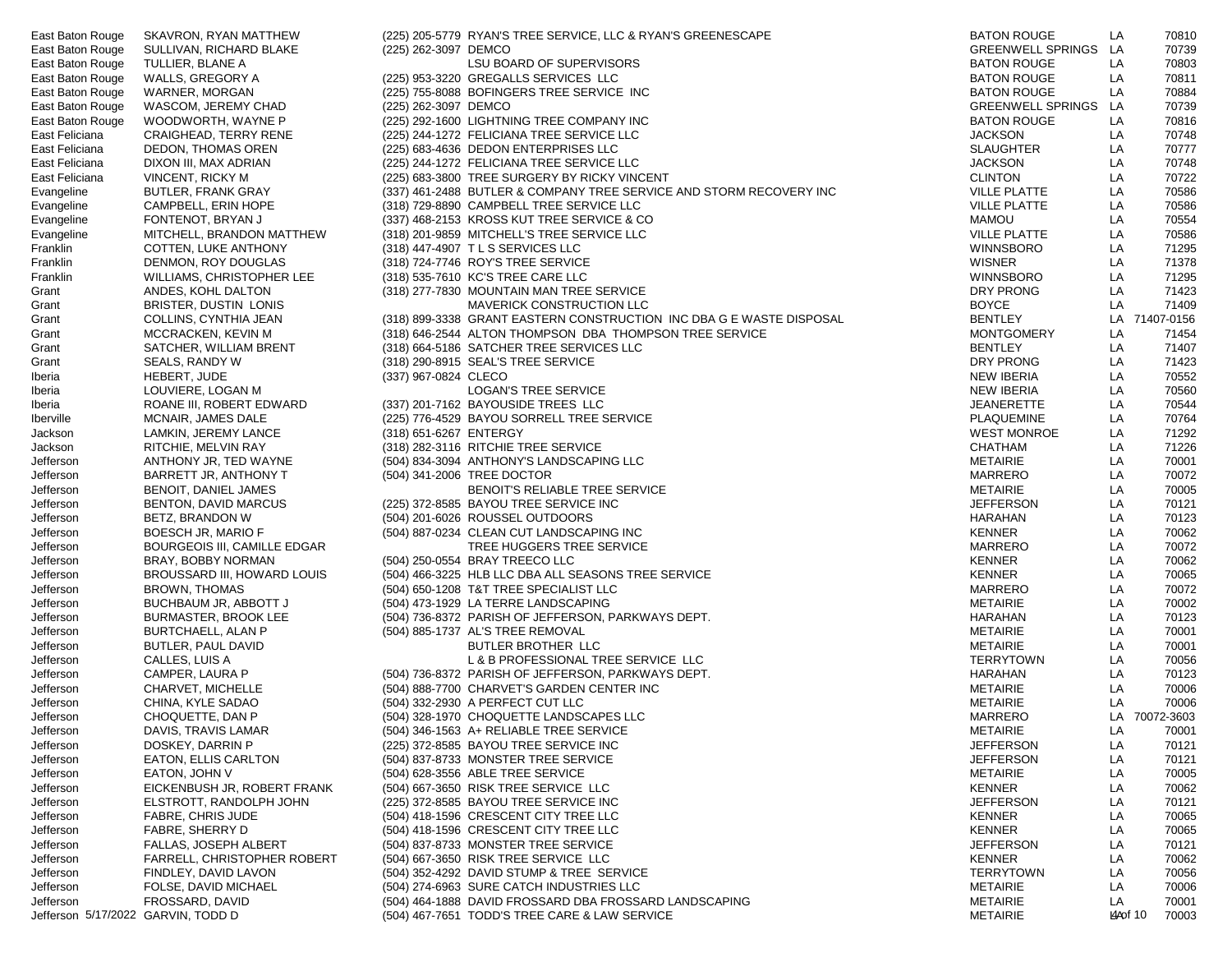| Jefferson                          | GILL SR, STEVAN BOSWELL        | (504) 342-8895 GILCO HOME SERVICES, LLC                                        | <b>GRENTA</b>         | LA             | 70056  |
|------------------------------------|--------------------------------|--------------------------------------------------------------------------------|-----------------------|----------------|--------|
| Jefferson                          | GRAY, RANDY ADAM               | (504) 361-4601 RANDYS LAWN SERVICE                                             | <b>GRETNA</b>         | LA             | 70056  |
| Jefferson                          | GREENFIELD, SCOTT G            | (225) 372-8585 BAYOU TREE SERVICE INC                                          | <b>JEFFERSON</b>      | LA             | 70121  |
| Jefferson                          | <b>GUMPERT JR, RAY L</b>       | (504) 885-4885 FAVROT & SHANE CO                                               | METAIRIE              | LA             | 70002  |
| Jefferson                          | HARLAMERT, SCOTT R             | (504) 837-8733 MONSTER TREE SERVICE                                            | <b>JEFFERSON</b>      | LA             | 70121  |
| Jefferson                          | HAZARD JR, ROBERT W            | (504) 885-5661 TWIN SHORES LANDSCAPES & CONSTRUCTION INC                       | NEW ORLEANS           | LA             | 70119  |
| Jefferson                          | HUFFT, CHAD M                  | (504) 432-2039 A PERFECT CUT LLC                                               | <b>JEFFERSON</b>      | LA             | 700001 |
| Jefferson                          | JORDAN JR, HOMER               | (504) 712-1669 LOOKIN' GOOD TREEMAN SERVICES LLC                               | <b>METAIRIE</b>       | LA             | 70003  |
| Jefferson                          | KAUFMAN, MARTIN K              | ABM INDUSTRY GROUPS LLC                                                        | <b>GRETNA</b>         | GA             | 70053  |
| Jefferson                          | KERSHENSTINE, ADAM MILES       | (504) 334-8733 ABITA TREE SERVICE LLC                                          | METAIRIE              | LA             | 70006  |
| Jefferson                          | KOTTEMANN, KURT ANDREW         | (504) 234-6001 KOTTEMANN TREE & TIMBER SERVICE LLC                             | METAIRIE              | LA             | 70003  |
| Jefferson                          | LATOUR, KELLY MARK             | (504) 380-2111 PREMIER TREE SERVICES                                           | <b>GEISMAR</b>        | LA             | 70734  |
| Jefferson                          | LOUP, RANDY M                  | (504) 391-1800 LOUISIANA LANDSCAPE SPECIALTY INC                               | GRETNA                | LA             | 70056  |
| Jefferson                          | MAILHOS, MICHAEL E             | (504) 471-0229 MICHAEL MAILHOS DBA BONSAI TREE SERVICE                         | <b>METAIRIE</b>       | LA             | 70003  |
| Jefferson                          | <b>MATHES, KEVIN MICHAEL</b>   | RICHARD REINECKE WILLIAMS JR                                                   | METAIRIE              | LA             | 70002  |
| Jefferson                          | MATTEI, ROGER LEE              | (504) 332-2930 A PERFECT CUT LLC                                               | METAIRIE              | LA             | 70006  |
| Jefferson                          | MCINNIS III, WILLIAM WELDON    | (504) 906-0492 THE TREE SCULPTOR                                               | METAIRIE              | LA             | 70001  |
| Jefferson                          | MCKENZIE, TRISHA A             | MCKENZIE ENTERPRISES INC                                                       | KENNER                | LA             | 70062  |
| Jefferson                          | MEYER, ROBERT DONALD           | LOUISIANA TREE COMPANY LLC                                                     | <b>METAIRIE</b>       | LA             | 70033  |
| Jefferson                          | MUDGE, GEORGE E                | Not currently employed                                                         |                       |                |        |
| Jefferson                          | MUDGE, ROSS T                  | (504) 394-0874 MUDGE SERVICES LLC DBA MUDGE TREE SERVICE                       | <b>GRETNA</b>         | LA             | 70056  |
| Jefferson                          | MUMFORD, ALAN                  | (504) 734-8380 LANDSCAPE IMAGES LTD                                            | <b>JEFFERSON</b>      | LA             | 70121  |
| Jefferson                          | O'CONNOR, MICHAEL PATRICK      | VIRERE LLC                                                                     | NEW ORLEANS           | LA             | 70115  |
| Jefferson                          | O'REGAN, DAVID L               | (504) 301-6648 FLEUR DE LIS LANDSCAPING LLC                                    | <b>METAIRIE</b>       | LA             | 70001  |
| Jefferson                          | OVERTON JR, GARY EUGENE        | (504) 237-8781 LAKEVIEW LUMBERJACKS, LLC                                       | <b>METAIRIE</b>       | LA             | 70005  |
| Jefferson                          | PAGUADA, OSMAN FERNANDO        | (225) 372-8585 BAYOU TREE SERVICE INC                                          | <b>JEFFERSON</b>      | LA             | 70121  |
| Jefferson                          | POGUE, BYRON JAMES             | (504) 259-2790 LAND CRAFT DESIGN & BUILD LLC                                   | <b>GRETNA</b>         | LA             | 70056  |
| Jefferson                          | PONSETI, MATTHEW H             | MATHEW PONSETI LANDSCAPING INC                                                 | <b>RIVER RIDGE</b>    | LA             | 70123  |
| Jefferson                          | QUINTERO, DESY                 | (504) 405-1366 ARMSTRONG TREE SERVICE                                          | <b>GRETNA</b>         | LA             | 70053  |
| Jefferson                          | REILMAN, PAUL JOSEPH           | (504) 405-8162 KING REX LAWNCARE LLC DBA KING REX TREE CARE                    | <b>JEFFERSON</b>      | LA             | 70121  |
| Jefferson                          | RIDGE, NATHAN PAUL             | (504) 912-3815 TOP GUN TREE SERVICES                                           | HARVEY                | LA             | 70058  |
| Jefferson                          | ROUSSEL, JASON SCOTT           | (504) 353-1694 ROUSSEL OUTDOORS                                                | HARAHAN               | LA             | 70123  |
| Jefferson                          | SANTOS JR, HENRY WILLIAM       | (504) 689-3601 MULTIPLE CONTRACTORS                                            | GRETNA                | LA             | 70054  |
| Jefferson                          | SCHUETTE, MATTHEW JOSEPH       | (504) 418-1596 CRESCENT CITY TREE LLC                                          | <b>KENNER</b>         | LA             | 70065  |
| Jefferson                          | SERIGNY, RUSSELL A             | (504) 453-2872 RUSTY'S STUMP GRINDING LLC                                      | METAIRIE              | LA             | 70001  |
| Jefferson                          | SHADDINGER, MARK A             | (504) 669-5891 MARK'S TREE & LAWN SERVICE                                      | TERRYTOWN             | LA             | 70056  |
| Jefferson                          | SNOW III, BARNEY HOUSTON       | (985) 326-7855 SNOW TREE & CARPENTRY                                           | <b>KENNER</b>         | LA             | 70065  |
| Jefferson                          | SPINDEL JR, RICHARD JAMES      | (504) 833-6665 QUALITY TREE SERVICE                                            | <b>KENNER</b>         | LA             | 70065  |
| Jefferson                          | STANSBERRY, LEE CHRISTOPHER    | (225) 372-8585 BAYOU TREE SERVICE INC                                          | <b>JEFFERSON</b>      | LA             | 70121  |
|                                    |                                | (504) 840-2624 ENTERGY LOUISIANA INC                                           | <b>JEFFERSON</b>      | LA             | 70121  |
| Jefferson                          | TADLOCK, KENNETH RAY           | (504) 837-8733 MONSTER TREE SERVICE                                            | <b>JEFFERSON</b>      | LA             | 70121  |
| Jefferson                          | THOMPSON III, CHESTER          | (504) 667-3650 RISK TREE SERVICE LLC                                           | KENNER                | LA.            | 70062  |
| Jefferson                          | TUBRE, MATTHEW ADAM            |                                                                                |                       |                |        |
| Jefferson                          | VACCARO, NITA A                | (504) 352-3240 ABITA TREE SERVICE                                              | METAIRIE              | LA             | 70006  |
| Jefferson                          | WHITTLE III, JESSIE            | (504) 737-8597 J & W TREE SERVICE LLC<br>(504) 737-8597 J & W TREE SERVICE LLC | HARAHAN               | LA             | 70123  |
| Jefferson                          | WHITTLE, JUSTIN RAY            |                                                                                | HARAHAN               | LA             | 70123  |
| Jefferson                          | WILLIAMS JR, RICHARD REINECKE  | RICHARD REINECKE WILLIAMS JR                                                   | METAIRIE              | LA             | 70002  |
| Jefferson                          | WISNOWSKI, BERNARD S           | (504) 736-8372 PARISH OF JEFFERSON, PARKWAYS DEPT.                             | HARAHAN               | LA             | 70123  |
| Jefferson                          | WOHLERT, GREGORY               | (504) 331-6806 COASTAL TREE SERVICE DBA GREG WOHLERT                           | KENNER                | LA             | 70062  |
| Jefferson Davis                    | DUPLECHIAN, KIMBERLY A         | (337) 821-7827 DEEP SOUTH ARBORIST                                             | CARENCRO              | LA 70520J      |        |
| Jefferson Davis                    | MONCEAUX, AARON JOSEPH         | (337) 275-0668 ACADIANA TREE SERVICE LLC                                       | <b>JENNINGS</b>       | LA             | 70546  |
| La Salle                           | ASHLEY, DAVID BRIAN            | (318) 374-0203 FLOYD TREE SERVICE                                              | JENA                  | LA             | 71342  |
| La Salle                           | FORD JR, AUBREY SHELTON        | (318) 403-8685 FORD'S TREE WORKS                                               | JENA                  | LA             | 71342  |
| La Salle                           | KIRKHAM, JEFF J                | (318) 495-3547 KIRKHAM'S TREE SERVICE                                          | OLLA                  | LA             | 71465  |
| La Salle                           | MULLINS, CHARLIE EDWARD        | (318) 419-2661 MULLINS TREE SERVICE                                            | <b>JONESVILLE</b>     | LA             | 71343  |
| Lafayette                          | <b>CHARLES, PATRICK WAYNE</b>  | (337) 781-7747 PEPPER TREE & STOMPS LLC                                        | LAFAYETTE             | LA             | 70501  |
| Lafayette                          | <b>COLLINS, STEVEN B</b>       | (337) 349-4500 STEVEN COLLINS                                                  | LAFAYETTE             | LA             | 70598  |
| Lafayette                          | DAILEY, DWAYNE PAUL            | (337) 266-5551 DAILEY SERVICES LLC DBA DAILEY LANDSCAPE MANAGEMENT             | LAFAYETTE             | LA             | 70508  |
| Lafayette                          | DALCOURT JR, NOLTON J          | (337) 303-2510 SIMPLE ENTERPRISES, INC                                         | <b>ST MARTINVILLE</b> | LA             | 70582  |
| Lafayette                          | DORE', RUTH E                  | (337) 577-2605 LAGNIAPPE GARDENER LAWN & LANDSCAPE LLC                         | LAFAYETTE             | LA             | 70508  |
| Lafayette                          | DUHON, RYAN SIMON              | (337) 262-6217 LOUISIANA DEPARTMENT OF TRANSPORTATION AND DEVELOPMENT          | LAFAYETTE             | LA             | 70508  |
| Lafayette                          | <b>FREDERICK, JEREMY JAMES</b> | (337) 856-5770 LEGACY TREE FARM                                                | BROUSSARD             | LA             | 70518  |
| Lafayette                          | GUARISCO JR, JOHN F            | (337) 281-2622 HUB CITY TREE & PRESERVATION LLC                                | CARENERO              | LA             | 70520  |
| Lafayette 5/17/2022 GUIDRY, DEAN L |                                | (337) 852-4880 TREE GUARDIAN USA LLC                                           | RAYNE                 | <b>54of 10</b> | 70578  |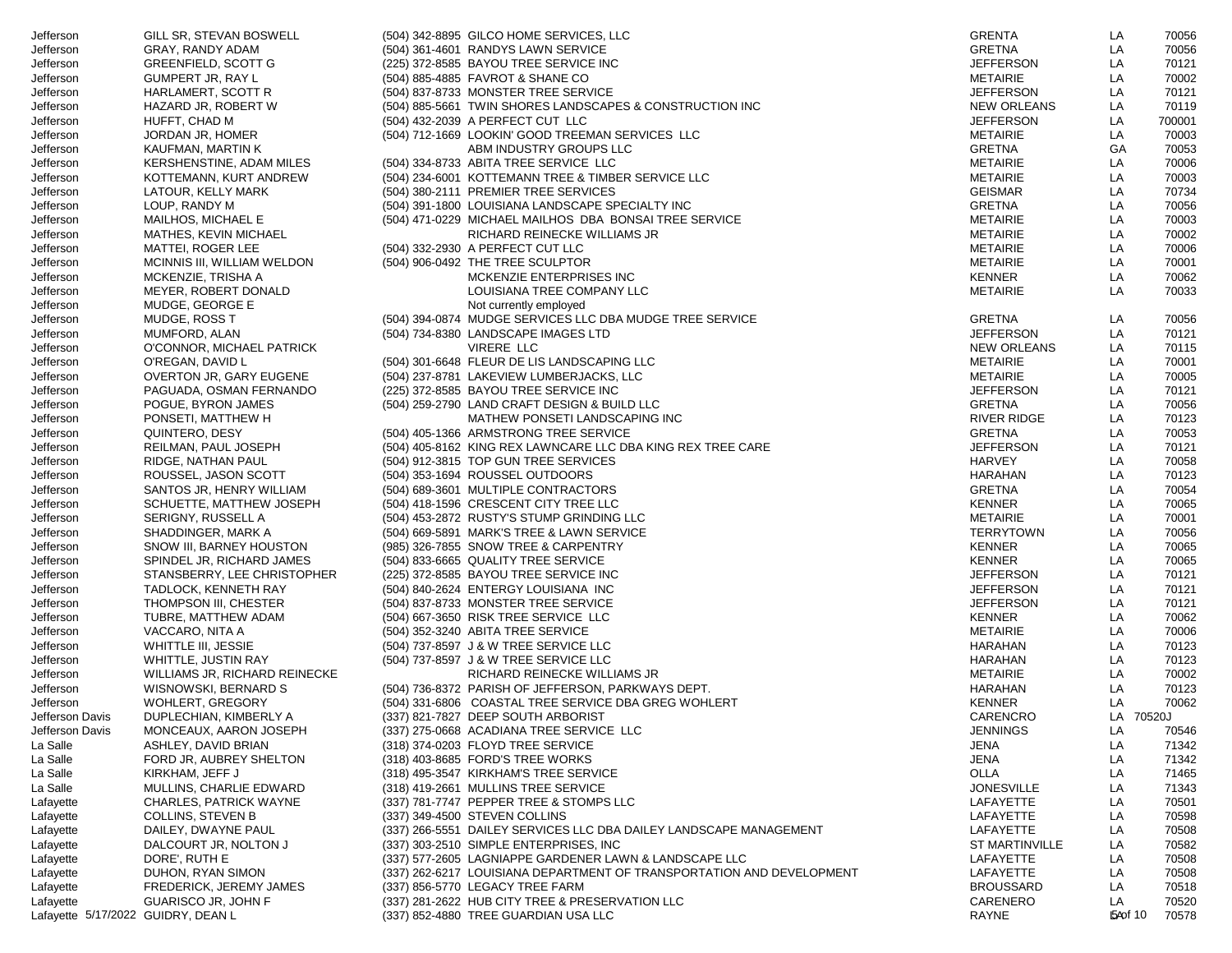| Lafayette    | HARMON, GREGORY ARNOLD                    |                         | (337) 532-5591 SCOTT'S TREE SERVICE                                              | LAFAYETTE                | LA               | 70503         |
|--------------|-------------------------------------------|-------------------------|----------------------------------------------------------------------------------|--------------------------|------------------|---------------|
| Lafayette    | HEBERT, KELLY J                           |                         | (337) 873-3433 ARBOR CARE OF ACADIANA                                            | <b>SCOTT</b>             | LA               | 70583         |
| Lafayette    | HOLLAND V, GEORGE WHITFIELD               |                         | (337) 278-7866 HOLLAND'S TREE CARE DBA GEORGE HOLLAND                            | LAFAYETTE                | LA               | 70503         |
| Lafayette    | HOLLOWAY, J MARIO                         |                         | (337) 781-6897 J M HOLLOWAY                                                      | LAFAYETTE                | LA               | 70505         |
| Lafayette    | LAPER, GENTRY MICHAEL                     | (337) 896-5384 SLEMCO   |                                                                                  | LAFAYETTE                | LA               | 70508         |
| Lafayette    | OLIVER. DONALD MAURICE                    |                         | DONALD OLIVER DBA ARBOR CULTURE                                                  | LAFAYETTE                | LA               | 70583         |
| Lafayette    | SCARSELLA, STEVE LEE                      |                         | (337) 781-1118 BROTHERS SERVICES INC                                             | YOUNGSVILLE              | LA               | 70592         |
| Lafayette    | SIMON, KARL JOHN                          |                         | (337) 262-6100 LOUISIANA DEPT. OF TRANSPORTATION & DEVELOPMENT                   | LAFAYETTE                | LA               | 70508         |
| Lafayette    | TAYLOR, DAVID JOHNSTON                    |                         | (337) 962-6616 DAVID TAYLOR TREE SERVICES LLC                                    | LAFAYETTE                | LA               | 70508         |
| Lafayette    | THIBODEAUX, FRANK J                       |                         | (337) 233-2807 BOB'S TREE PRESERVATION, INC.                                     | <b>SCOTT</b>             | LA               | 70583         |
| Lafayette    | THOMAS, NOELLE LEJEUNE                    |                         | (337) 356-2648 WEED CONTROL SERVICES LLC                                         | <b>SCOTT</b>             | LA               | 70583         |
|              |                                           |                         | (337) 291-8530 CITY OF LAFAYETTE                                                 | LAFAYETTE                | LA               | 70501         |
| Lafayette    | TRAHAN, ERIC J<br>BOURGEOIS, JAMES HONORE |                         | (985) 637-7920 JAMES BOURGEOIS CONTRACTOR INC                                    | <b>RACELAND</b>          | LA               | 70394         |
| Lafourche    |                                           |                         |                                                                                  |                          |                  |               |
| Lafourche    | COOPER, TYLER PAUL                        |                         | (504) 222-2700 LAND TREE LLC                                                     | <b>LOCKPORT</b>          | LA               | 70374         |
| Lafourche    | DOWDY, PRISCILLA ANN                      |                         | (985) 227-9918 ALLSTATE TREE SERVICE                                             | <b>THIBODAUX</b>         | LA               | 70301         |
| Lafourche    | DUFRENE JR, RONALD JOSEPH                 |                         | (985) 637-2745 GREEN SCAPES OF LOUISIANA INC                                     | <b>LOCKPORT</b>          | LA               | 70373         |
| Lafourche    | FOCARDI, JEFF P                           |                         | J & P TREE SERVICE AND SAWMILL LLC                                               | <b>CUT OFF</b>           | LA               | 70345         |
| Lafourche    | FORET, RYAN BROOKS                        |                         | (985) 447-5296 FORET LAND & TREE, LLC                                            | <b>THIBODAUX</b>         | LA               | 70301         |
| Lafourche    | LAND, RYAN SHAUN                          |                         | (504) 222-2700 LAND TREE LLC                                                     | <b>LOCKPORT</b>          | LA               | 70374         |
| Lafourche    | MILLET, ROUSSEL A                         |                         | (985) 446-2758 ROU'S LAWN CARE INC                                               | THIBODAUX                | LA               | 70301         |
| Lafourche    | PITRE, MITCHELL J                         |                         | (985) 693-6354 MITCH'S LANDSCAPING/LAWN CARE INC                                 | LAROSE                   | LA               | 70373         |
| Lafourche    | RODRIGUE, JACK MICHAEL                    |                         | (985) 691-3112 SOUTHERN SPRAYING LLC                                             | LAROSE                   | LA               | 70373         |
| Lafourche    | SCRIVNER, STEVEN RYAN                     |                         | (985) 633-4884 BAYOU GARDENS LANDSCAPING, LLC                                    | THIBODAUX                | LA               | 70301         |
| Lincoln      | <b>BLACK, MATTHEW HEATH</b>               |                         | (318) 237-5152 3B TREE SERVICE LLC                                               | <b>RUSTON</b>            | LA               | 71270         |
| Lincoln      | DOMANGUE, CHAD MICHAEL                    |                         | (318) 513-1490 DOMANGUE CONSTRUCTION LLC                                         | <b>RUSTON</b>            | LA               | 71270         |
| Lincoln      | FLORES-ROJO, MARIA DEL CARMEN             |                         | (318) 265-4878 A X TREE SERVICE LLC                                              | <b>SIMSBORO</b>          | LA               | 71275         |
| Lincoln      | MCCONNELL JR, CEASAR                      |                         | (318) 255-7016 CEASAR'S TREE SERVICE                                             | <b>RUSTON</b>            | LA               | 71270         |
| Lincoln      | PICOU, PHILLIP BRANDON                    |                         | (318) 548-6778 PICOU'S TREE SERVICE LLC                                          | <b>SIMSBORO</b>          | LA               | 71276         |
| Livingston   | ALLEN JR, JACK E                          |                         | (225) 445-3723 A2Z TREE REMOVAL LLC                                              | <b>WALKER</b>            | LA               | 70785         |
| Livingston   | DELHOMMER, CURT TRAVIS                    |                         | (225) 667-6764 ACE TREE SERVICE                                                  | <b>FRENCH SETTLEMENT</b> | LA               | 70733         |
| Livingston   | FOSTER JR, ANTHONY V                      |                         | (225) 294-8956 FOSTER'S TREE SERVICE                                             | SPRINGFIELD              | LA               | 70462         |
| Livingston   | GIBBS, JEFFREY                            |                         | (225) 335-0347 DIVERSIFIED ENTERPRISES INC DBA DIVERSIFIED TREE CO               | <b>DENHAM SPRINGS</b>    | LA               | 70726         |
| Livingston   | <b>GOURNEY, SCOTT MITCHELL</b>            |                         | (225) 715-0087 GOURNEY LAWN AND LANDSCAPING LLC                                  | PORT VINCENT             | LA               | 70726         |
| Livingston   | <b>GRANIER, BRENNYN DAVID</b>             |                         | (225) 892-3399 GRANIER PROPERTY SOLUTIONS                                        | <b>DENHAM SPRINGS</b>    | LA               | 70726         |
| Livingston   | GRAY, ROBBIE LYNN                         |                         | (225) 695-7400 DRAGONFLY CAMP CO DBA MONSTER TREE SERVICE OF GREATER BATON ROUGE | SPRINGFIELD              | LA               | 70462         |
| Livingston   | HART, CALEB M                             |                         | (225) 954-4046 HART'S TREE SERVICE                                               | <b>HOLDEN</b>            | LA               | 70744         |
| Livingston   | HERRING, SALLY J                          |                         | (225) 667-1928 B D HERRING INC. DBA COMPLETE TREE CARE                           | <b>WALKER</b>            | LA               | 70726         |
| Livingston   | HOLMES, AMY M                             |                         | (225) 695-7400 DRAGONFLY CAMP CO DBA MONSTER TREE SERVICE OF GREATER BATON ROUGE | SPRINGFIELD              | LA               | 70462         |
|              | HOWARD, JOSHUA SCOTT                      |                         |                                                                                  | <b>DENHAM SPRINGS</b>    | LA               | 70726         |
| Livingston   |                                           |                         | (225) 572-7408 DEEP SOUTH CHARTERS INC                                           |                          |                  |               |
| Livingston   | JONES, HORACE WESLEY                      |                         | (225) 938-6042 HORACE JONES                                                      | WALKER                   | LA               | 70785         |
| Livingston   | MARSHALL, JOHN                            |                         | ARBOR VISION TREE EXPERTS LLC                                                    | <b>ENID</b>              | OK               | 73701         |
| Livingston   | MCCALL, DENNIS RANDEL                     |                         | AUDUBON TREE SERVICE                                                             | <b>DENHAM SPRINGS</b>    |                  | LA 70725-1429 |
| Livingston   | PADILLA, KARINA ABIGAIL                   |                         | (225) 369-1750 ALVAREZ TREE SERVICE, LLC                                         | <b>DENHAM SPRINGS</b>    | LA               | 70706         |
| Livingston   | SAWYER, DOUGLAS MARTIN                    |                         | (386) 316-0935 DOUG SAWYER DBA DOUG'S TREE SERVICE                               | <b>DENHAM SPRINGS</b>    | LA               | 70706         |
| Livingston   | SMITH JR, CHARLES ELWYN                   |                         | <b>SMITH'S TREE CARE</b>                                                         | WALKER                   | LA               | 70785         |
| Livingston   | STORY, CLIFTON A                          |                         | (225) 337-5570 COYOTE SPECIALTY SERVICES LLC                                     | <b>DENHAM SPRINGS</b>    | LA               | 70726         |
| Livingston   | TRICHE, CHARLES AIREN                     |                         | (225) 828-5522 TRICHE TREE                                                       | <b>DENHAM SPRINGS</b>    | LA               | 70726         |
| Livingston   | WEGE, ROBERT GABRIEL                      |                         | (225) 270-7700 PROFESSIONAL TREE AND DEBRIS REMOVAL LLC                          | <b>DENHAM SPRINGS</b>    | LA               | 70706         |
| Morehouse    | DUPREE, DONALD BRITAIN                    |                         | (318) 669-6020 DUPREE'S TREE SERVICE                                             | <b>BASTROP</b>           | LA               | 71220         |
| Natchitoches | <b>BYNOG, HAMILTON WILLIAM</b>            |                         | (318) 356-9144 BYNOG'S TREE SERVICE                                              | <b>NATCHITOCHES</b>      | LA               | 71457         |
| Natchitoches | ROSS, RONNIE ONEAL                        |                         | (318) 471-2582 RONNIE ROSS                                                       | <b>NATCHITOCHES</b>      | LA               | 71457         |
| Natchitoches | WALKER, H WAYNE                           |                         | (318) 352-9201 WAYNE WALKER DBA WALKER'S TREE SERVICE                            | <b>NATCHITOCHES</b>      | LA               | 71457         |
| Orleans      | ADAMS, JOSHUA ANTHONY                     |                         | (504) 463-1000 GARDEN DOCTORS, LLC                                               | <b>NEW ORLEANS</b>       | LA               | 70170         |
| Orleans      | ADAMS, MIKE JOSEPH                        |                         | NEW ORLEANS CITY PARK                                                            | <b>NEW ORLEANS</b>       | LA               | 70124         |
| Orleans      | ALUGAS, EURICKA LOWE                      | (504) 274-8707 SAFE KIT |                                                                                  | <b>NEW ORLEANS</b>       | LA               | 70116         |
| Orleans      | BENTON, TIMOTHY MICHAEL                   |                         | BENTON TREE SERVICE LLC                                                          | <b>NEW ORLEANS</b>       | LA               | 70119-7101    |
| Orleans      | <b>BILLON, ANDREW THOMAS</b>              |                         | (504) 658-3235 CITY OF NEW ORLEANS DEPARTMENT OF PARKS AND PARKWAYS              | <b>NEW ORLEANS</b>       | LA               | 70122         |
| Orleans      | <b>BLUM, JESSICA L</b>                    |                         | (504) 363-9692 BLUMS BLOOMS                                                      | <b>NEW ORLEANS</b>       | LA               | 70119         |
| Orleans      | <b>BOURGEOIS, SAMUEL</b>                  |                         | (504) 416-4914 C W HARVEY LLC URBAN CANOPY                                       | <b>NEW ORLEANS</b>       | LA               | 70115         |
| Orleans      | CIOLINO, TRENT JOSEPH                     |                         | (504) 452-3390 C'S TREE SERVICE LLC                                              | <b>NEW ORLEANS</b>       | LA               | 70115         |
| Orleans      | COTTER, MICHAEL F                         |                         | (504) 393-2800 TREES UNLIMITED INC & GROUND MAINTENANCE LLC                      | <b>NEW ORLEANS</b>       | LA               | 70174         |
| Orleans      | DENNIS, MICHAEL GLENN                     |                         | (504) 658-3235 CITY OF NEW ORLEANS DEPARTMENT OF PARKS AND PARKWAYS              | <b>NEW ORLEANS</b>       | LA               | 70122         |
| Orleans      | 5/17/2022 FORD, EMILY ANNE                |                         | (504) 602-9718 OAK AND LAUREL CEMETERY PRESERVATION LLC                          | <b>NEW ORLEANS</b>       | <b>IGA</b> of 10 | 70122         |
|              |                                           |                         |                                                                                  |                          |                  |               |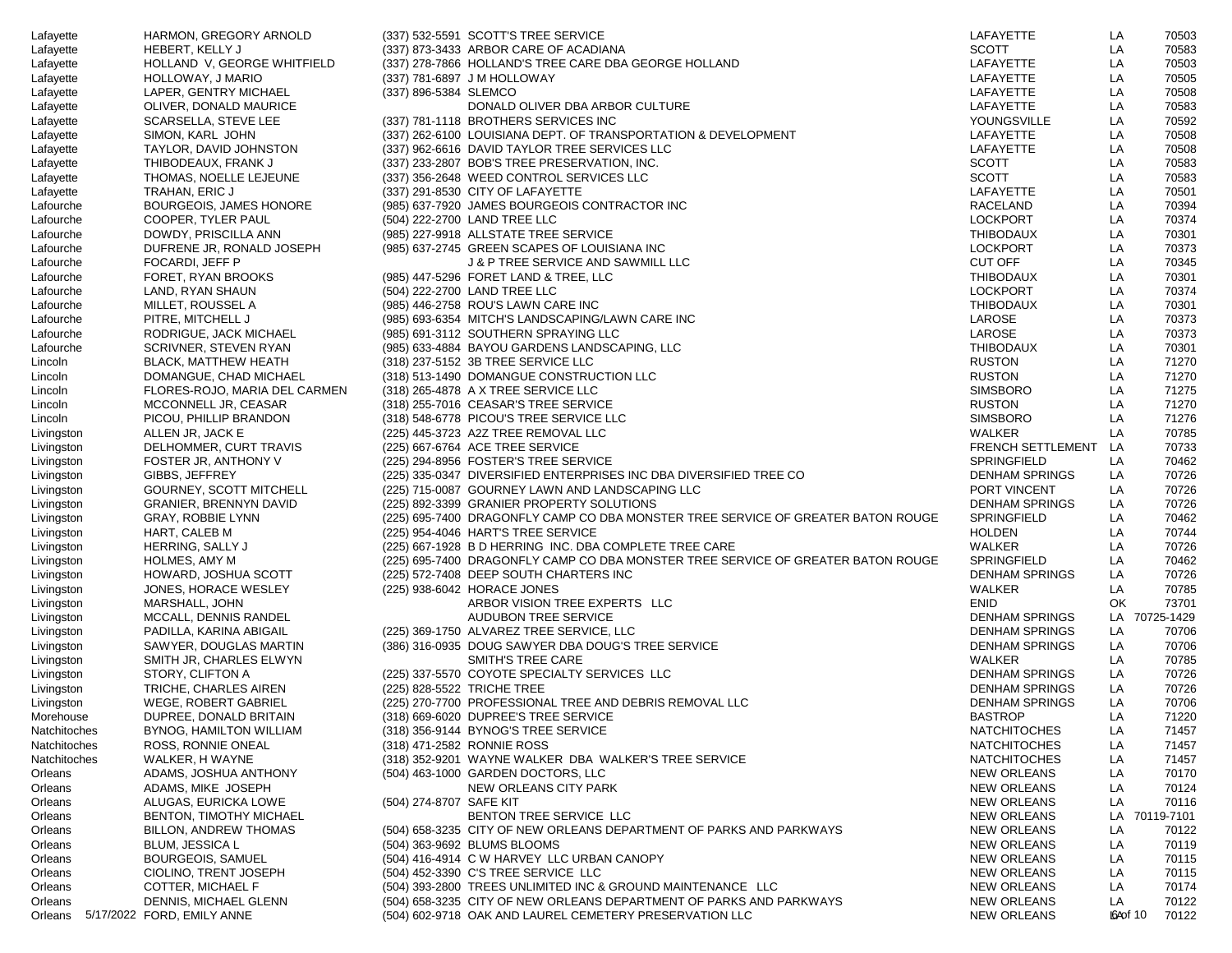| Orleans      | FREESE, AMY J                                | (504) 382-9389 CERESCAPES INC.                                      | <b>NEW ORLEANS</b>     | LA               | 70124         |
|--------------|----------------------------------------------|---------------------------------------------------------------------|------------------------|------------------|---------------|
| Orleans      | HARVEY, CHRISTOPHER WELLS                    | (504) 416-4914 C W HARVEY LLC URBAN CANOPY                          | <b>NEW ORLEANS</b>     | LA               | 70115         |
| Orleans      | JENNINGS, MICHAEL M                          | (504) 658-3235 CITY OF NEW ORLEANS DEPARTMENT OF PARKS AND PARKWAYS | <b>NEW ORLEANS</b>     | LA               | 70122         |
| Orleans      | JOHNSON, JOANN S                             | (504) 482-4173 GOODWILL INDUSTRIES OF SE LA - GOODWORKS INC         | <b>NEW ORLEANS</b>     | LA               | 70119         |
| Orleans      | JOHNSON, MELVIN                              | (504) 576-4000 ENTERGY (CONSULTANT ONLY)                            | <b>NEW ORELANS</b>     | LA               | 70113         |
| Orleans      | KNIGHT, LUTHER                               | (504) 244-0479 KNIGHT'S TREE SERVICE                                | <b>NEW ORLEANS</b>     | LA               | 70127         |
| Orleans      | KOZLOWSKI, STOSH A                           | BENTON TREE SERVICE LLC                                             | <b>NEW ORLEANS</b>     |                  | LA 70119-7101 |
| Orleans      | LEMEUR, JOHN A                               | (504) 394-4207 TREE MAN INC                                         | <b>NEW ORLEANS</b>     | LA               | 70131         |
| Orleans      | LEONARD JR, DAVID C                          | (504) 473-6589 RELIABLE TREE SERVICE                                | <b>NEW ORLEANS</b>     | LA               | 70128         |
| Orleans      | MCGEHEE, JAKE E                              | (504) 315-5296 ABSOLUTE LAWN CARE LA LLC                            | <b>NEW ORLEANS</b>     | LA               | 70119         |
| Orleans      | MCKENNEY, ERIC MICHAEL                       | (504) 315-5296 ABSOLUTE LAWN CARE LA LLC                            | <b>NEW ORLEANS</b>     | LA               | 70119         |
| Orleans      | MEFFORD, ALEXANDER BLAKE                     | (504) 315-5296 ABSOLUTE LAWN CARE LA LLC                            | <b>NEW ORLEANS</b>     | LA               | 70119         |
| Orleans      | MOUSA, ABEDALHADI D                          | (504) 342-4000 CHK TREE SERVICE LLC DBA MONSTER TREE SERVICE        | <b>NEW ORLEANS</b>     | LA               | 70125         |
| Orleans      | MUSOLINO, CHRISTOPHER C                      | (504) 915-6513 SHERPA TREE LLC                                      | <b>NEW ORLEANS</b>     | LA               | 70119         |
| Orleans      | PEEPLES, SEAN PATRICK                        | (504) 415-1360 SEAN'S LANDSCAPING LLC                               | <b>NEW ORLEANS</b>     | LA               | 70124         |
| Orleans      | QUINN, DANIEL LUKE                           | (504) 416-4914 C W HARVEY LLC URBAN CANOPY                          | <b>NEW ORLEANS</b>     | LA               | 70115         |
| Orleans      | ROGERS II, ROBERT LEE                        | (504) 315-5296 ABSOLUTE LAWN CARE LA LLC                            | <b>NEW ORLEANS</b>     | LA               | 70119         |
| Orleans      | SMITH, CEDRIC MARTIN                         | (504) 390-6532 S & A CONSTRUCTION & LANDSCAPING LLC                 | <b>NEW ORLEANS</b>     | LA               | 70174         |
| Orleans      | TINN, JEREMY                                 | (516) 589-3697 TINN TREE COMPANY LLC                                | <b>NEW ORLEANS</b>     | LA               | 70118         |
| Orleans      | TOCA, GEORGE C                               | <b>GARDEN DOCTORS</b>                                               | <b>NEW ORLEANS</b>     | LA               | 70170         |
| Orleans      | TUBRE, BRIAN M                               | (504) 813-7392 RINGS TREE SERVICE                                   | <b>NEW ORLEANS</b>     | LA               | 70124         |
| Orleans      | WARD, VICTOR CHARLES                         | (504) 505-1213 EXTRA ORDINARY LLC                                   | <b>NEW ORLEANS</b>     | LA               | 70126         |
| Orleans      | WILLIAMS, GAYLAN DANIEL                      | (504) 345-2639 DANA BROWN & ASSOCIATES INC                          | <b>NEW ORLEANS</b>     | LA               | 70115         |
| Orleans      | WILLIAMS, LAUREN RENEE                       | (504) 345-2639 DANA BROWN & ASSOCIATES INC                          | <b>NEW ORLEANS</b>     | LA               | 70115         |
| Ouachita     | AUDIRSCH, JOSEPH MICHEAL                     | (318) 397-1922 MID SOUTH LAWN SERVICE                               | <b>WEST MONROE</b>     | LA               | 71291         |
| Ouachita     | BRADSHAW, JOHN E                             | (318) 343-8355 B & B TREE SERVICE                                   | <b>MONROE</b>          | LA               | 71202         |
| Ouachita     | BRYAN, LARRY STEVEN                          | (318) 323-4234 NORTHEAST LA TREE SERVICE INC                        | <b>MONROE</b>          | LA               | 71202         |
| Ouachita     | CAGE, TROY S                                 | (318) 732-9366 CAJUN TREE CUTTERS                                   | <b>WEST MONROE</b>     | LA               | 71291         |
| Ouachita     | CARPENTER JR, DEWITT LEE                     | (318) 791-2299 LEE'S TREES LLC                                      | <b>MONROE</b>          | LA               | 71201         |
| Ouachita     | DUNN, RICHARD CARL                           | (318) 381-9043 GIT-R-DUNN TREE SERVICE                              | <b>WEST MONROE</b>     | LA               | 71292         |
| Ouachita     | EVANS, JOHN ANTHONY                          | (318) 547-4356 OUACHITA TREE SERVICE LLC                            | <b>WEST MONROE</b>     | LA               | 71292         |
| Ouachita     | <b>GREEN, ROBIN RHODES</b>                   | (318) 329-2400 CITY OF MONROE                                       | <b>MONROE</b>          | LA               | 71202         |
| Ouachita     | GREGORY, STEVEN TODD                         | (318) 388-3052 TODD'S TREE TRIM                                     | <b>WEST MONROE</b>     |                  | LA 71291-4610 |
| Ouachita     | KELLEY, TERRY DUANE                          | (318) 348-1501 OUTLAW TREE SERVICE                                  | <b>CALHOUN</b>         | LA               | 71225         |
| Ouachita     | KIRKLAND, JONATHAN DAVID                     | (318) 732-3108 KIRKLAND KUTTERS                                     | <b>MONROE</b>          | LA               | 71201         |
| Ouachita     | LITTLETON, BRANDON                           | (318) 267-1232 LITTLETON PROPERTY SERVICES LLC                      | <b>MONROE</b>          | LA               | 71203         |
| Ouachita     | LIVELY, KODY BLAKE                           | (318) 884-8431 THE TREE SERVICE LLC                                 | <b>WEST MONROE</b>     | LA               | 71292         |
| Ouachita     | MOFFETT, AUBRY GRANT                         | (318) 732-0273 KIRKLAND KUTTERS LLC                                 | <b>MONROE</b>          | LA               | 71201         |
| Ouachita     | SMITH, DAVID L                               | (318) 547-5737 HOLYFIELD TREE SERVICE LLC                           | <b>MONROE</b>          | LA               | 71203         |
| Ouachita     | SMITH, JOHN CHALIS                           | (318) 914-2208 STORM'S SERVICES LLC                                 | <b>WEST MONROE</b>     | LA               | 71291         |
| Ouachita     | THOMAS, BRIAN SCOTT                          | (318) 381-9043 GIT-R-DUNN TREE SERVICE                              | <b>WEST MONROE</b>     | LA               | 71292         |
| Ouachita     | TREJO, JESUS                                 | (318) 607-2804 TREJO SERVICES                                       | <b>CALHOUN</b>         | LA               | 71225         |
| Ouachita     | VALLERY, JOEL P                              | (318) 376-7895 VALLERY'S TREE AND LAWN                              | <b>CALHOUN</b>         | LA               | 71225         |
| Ouachita     | WOOD, JOSHUA CHAD                            | (318) 307-0608 C & C TREE COMPANY LLC                               | <b>WEST MONROE</b>     | LA               | 71291         |
| Ouachita     | ZEIGLER, FREDERICK DENORRIS                  | (318) 355-9280 ZEIGLER TREE SVC LLC                                 | <b>MONROE</b>          | LA               | 71202         |
| Ouachita     | ZEIGLER, TIMOTHY HODGE                       | (318) 267-7599 TIM ZEIGLER TREEWORKS                                | <b>CALHOUN</b>         | LA               | 71225         |
| Out of State | ALEGRIA JR, ANDRES ABELINO                   | (832) 720-4304 BDG TREES LLC                                        | <b>HOUSTON</b>         | TX               | 77017         |
| Out of State | ARCHER, CORBIN ROBERT                        | (281) 647-6900 C4 LANDSCAPE & DESIGN LLC                            | <b>MONTGOMERY</b>      | TX               | 77356         |
| Out of State | <b>BATES, HOUSTON JAKE</b>                   | (918) 258-3444 ARBOR MASTERS TREE SERVICE                           | SHAWNEE MISSION        | <b>KS</b>        | 66227         |
| Out of State | BRYER JR, ROBERT E                           | (888) 941-8733 BRYER TREE CO                                        | <b>GRANITE CITY</b>    | IL.              | 62040-3046    |
| Out of State | CHARLES II, CLARENCE JAMES                   | (601) 799-2485 AFFORDABLE TREE SERVICE                              | <b>PICAYUNE</b>        | МS               | 39466         |
| Out of State | COKER, JAMES A                               | (770) 963-6017 W A KENDALL AND COMPANY INC                          | <b>LAWRENCEVILLE</b>   | GА               | 30046         |
| Out of State | COOK, BRENT                                  | (228) 467-9731 BRENT COOK DBA FRANK'S LAND RESTORATION              | <b>BAY ST. LOUIS</b>   | МS               | 37520         |
| Out of State | CUPP, HOWARD                                 | (870) 863-8407 MAC'S TREE SERVICE INC                               | EL DORADO              | AR               | 71730         |
| Out of State | <b>ESQUERRE, CHRISTOPHER S</b>               | (504) 488-9115 THE F A BARTLETT TREE EXPERT COMPANY                 | <b>STAMFORD</b>        | СT               | 6902          |
| Out of State | FALCON, MATTHEW JEROME                       | ACRT SERVICES, INC                                                  | <b>STOW</b>            | OH               | 44224         |
| Out of State | <b>GARNETT, PATRICK</b>                      | (512) 924-3955 FREESE AND NICHOLS INC                               | <b>AUSTIN</b>          | TX               | 78759         |
| Out of State | <b>GREGORY, VERNON</b>                       | (903) 702-8565 VERNON'S TREE CARE, LLC                              | WASKOM                 | TX               | 75692         |
| Out of State | GUILAMO, ALFREDO                             | (713) 817-3374 AGS TREE SERVICES                                    | <b>KATY</b>            | TX               | 77494         |
| Out of State | ILLG, DANIEL JOSEPH                          | (515) 277-6291 WRIGHT TREE SERVICE, INC.                            | <b>WEST DES MOINES</b> | IA               | 50266         |
| Out of State | LEAKE JR, KENNETH D                          | (601) 372-3121 DEVINEY CONSTRUCTION CO                              | <b>JACKSON</b>         | МS               | 39282         |
| Out of State | MCLELLAN, EDWARD A                           | (215) 322-4040 LAKESIDE ENVIRONMENTAL CONSULTANTS                   | LANGHOME               | PA               | 19047         |
|              | Out of Stata/17/2022 MILLIGAN, KEVIN WOODROW | (870) 706-0955 SHEPHERD'S TREE SERVICE                              | <b>MOUNTAIN HOME</b>   | <b>ATR</b> of 10 | 72654         |
|              |                                              |                                                                     |                        |                  |               |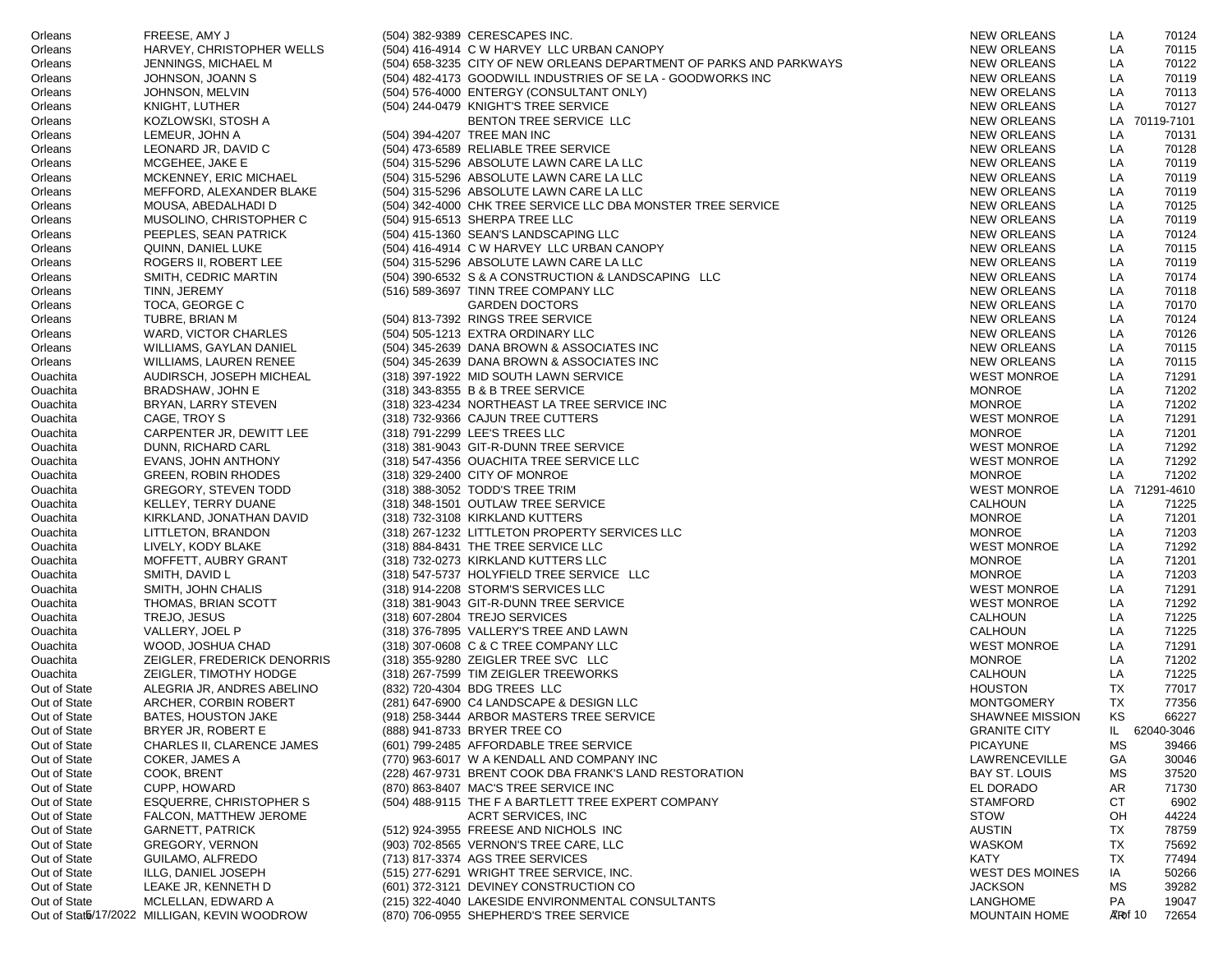| Out of State                         | <b>MORRIS, ARTHUR</b>                   | (404) 351-8929 GUNNISON TREE SERVICES LLC                                 | ATLANTA               | GA             | 30339         |
|--------------------------------------|-----------------------------------------|---------------------------------------------------------------------------|-----------------------|----------------|---------------|
| Out of State                         | O'NEAL, JOE ANTHONY                     | (832) 720-4304 BDG TREES LLC                                              | <b>HOUSTON</b>        | TX             | 77017         |
| Out of State                         | ORTIZ, SALVADOR                         | <b>MY ARBORIST</b>                                                        | <b>DENTON</b>         | TX             | 76205         |
| Out of State                         | PEARSON, DAVID N                        | (601) 590-0902 SOUTHERN STUMP GRINDING LLC                                | CARRIERE              | <b>MS</b>      | 39426         |
| Out of State                         | RODRIGUEZ-ORNELAS JR, CELESTINO         | (713) 376-0741 CAMPHOR TREE SERVICE                                       | <b>TOMBALL</b>        | TX             | 77377         |
| Out of State                         | STROUSE, SHANE E                        | (504) 858-7165 SHANES STUMP GRINDING LLC                                  | <b>PICAYUNE</b>       | МS             | 39466         |
| Out of State                         | THOMPSON, RICHARD H                     | (601) 445-8203 THOMPSON TREE & SPRAYING SERVICE INC.                      | <b>NATCHEZ</b>        | МS             | 39120         |
| Out of State                         | WHITE, JERMAINE LAJUNE                  | (800) 325-8733 BURFORD'S TREE, LLC                                        | ALEXANDRIA            | AL             | 36250         |
| Out of State                         | WILLIAMS, THEODORE CHADWICK             | (585) 436-3208 LEWIS TREE SERVICE INC                                     | <b>WEST HENRIETTA</b> | NY             | 14622         |
|                                      |                                         |                                                                           |                       |                |               |
| Out of State                         | YOUNG, ANTONIO                          | (662) 836-8439 YOUNG'S TREE SERVICE                                       | <b>BELZONI</b>        | МS             | 39038         |
| Plaquemines                          | CASTRO, RAUL H                          | (504) 606-0195 SUN TROPIC LANDSCAPES AND GARDEN CENTER                    | <b>BELLE CHASSE</b>   | LA             | 70037         |
| Plaquemines                          | MUDGE, JESSIE E                         | (504) 458-7656 NOLA TREE SOLUTIONS                                        | <b>BELLE CHASE</b>    | LA             | 70037         |
| Pointe Coupee                        | LACOUR, ROCK AMBROSE                    | (225) 718-1340 ROCK LACOUR DBA ROCKYS TREE SERVICE                        | <b>NEW ROADS</b>      | LA             | 70760         |
| Pointe Coupee                        | LAGRONE, TILGHMAN JAMES                 | (225) 637-3197 LAMAY GROUP LLC                                            | <b>LIVONIA</b>        | LA             | 70755         |
| Rapides                              | ABBOTT, DAVID EUGENE                    | (318) 308-6094 DEA RESTORATION & PRESERVATION LLC                         | <b>PINEVILLE</b>      | LA             | 71360         |
| Rapides                              | AYRES, LOYE STILLMON                    | (800) 551-6678 PETRON LLC                                                 | ALEXANDRIA            | LA             | 71301         |
| Rapides                              | BOLTON III, DONALD RAY                  | (318) 613-4554 DIRT CHEAP TRACTOR WORK & MORE LLC                         | PINEVILLE             | LA             | 71360         |
| Rapides                              | BORDELON SR, TRAVIS DEAN                | (318) 640-0840 BORDELON CRANE SVC & TREE REMOVAL                          | <b>BALL</b>           | LA             | 71405         |
| Rapides                              | CORMANE, JOHN T                         | MR GREEN JEANS                                                            | <b>TIOGA</b>          | LA             | 71477         |
| Rapides                              | DEAL, JOSHUA RYAN                       | (318) 445-7849 PETRE'S TREE SURGERY, INC.                                 | PINEVILLE             | LA             | 71360         |
| Rapides                              | DUNN, JAMES L                           | (318) 787-1747 DUNN'S TREE SERVICE                                        | <b>PINEVILLE</b>      | LA             | 71360         |
| Rapides                              | GREEN, DARREN R                         | (318) 441-6060 CITY OF ALEXANDRIA                                         | ALEXANDRIA            | LA             | 71303         |
| Rapides                              | HENRY, LUTHER M                         | (318) 442-8855 HENRY TREE SURGERY                                         | PINEVILLE             | LA             | 71360         |
| Rapides                              | HUNT, TAYLON T                          | (318) 485-9090 T & L HUNT CONTRACTING LLC                                 | <b>FOREST HILL</b>    | LA             | 71430         |
|                                      |                                         |                                                                           | PINEVILLE             | LA             | 71360         |
| Rapides                              | JONES, GARRY ALLEN                      | (318) 613-0416 GARRY JONES DBA MISSION LUMBER                             | <b>PINEVILLE</b>      |                |               |
| Rapides                              | JUDERMAN, JOHN J                        | (318) 640-9531 JOHN JUDERMAN                                              |                       | LA             | 71360         |
| Rapides                              | LACHNEY, COURTNEY MICHELLE              | (318) 359-1052 CENLA TREE SERVICE LLC                                     | <b>CENTER POINT</b>   | LA             | 71323         |
| Rapides                              | MITCHELL, MICHAEL                       | MIKE MITCHELL TREE SERVICE                                                | <b>ALEXANDRIA</b>     | LA             | 71302         |
| Rapides                              | MUNGER, CHRISTOPHER LLOYD               | (318) 613-3908 MUNGER CONSULTING LLC                                      | PINEVILLE             | LA             | 71360         |
| Rapides                              | NUGENT, RODNEY HEATH                    | (318) 484-4152 CLECO CORP                                                 | PINEVILLE             | LA             | 71361         |
| Rapides                              | PAUL, JOSEPH ERIC                       | (318) 715-3457 PAUL EXCAVATION LLC DBA PAULS TREE SERVICE                 | <b>DEVILLE</b>        | LA             | 71328         |
| Rapides                              | PETRE, DOMINIC M                        | (318) 445-7849 PETRE'S TREE SURGERY, INC.                                 | <b>PINEVILLE</b>      | LA             | 71360         |
| Rapides                              | WALLS, TYLER DAVID                      | (256) 293-9121 WALLS TREE SERVICE                                         | ALEXANDRIA            | LA             | 71301         |
| Rapides                              | ZITO, CECIL W                           | (318) 419-3076 BDC TREE SERVICE LLC                                       | <b>DEVILLE</b>        | LA             | 71328         |
| <b>Red River</b>                     | JONES IV, BENJAMIN OSWALD               | (318) 471-6999 BO JONES TREE SERVICE LLC                                  | <b>COUSHATTA</b>      | LA             | 71019         |
| Richland                             | HALE, LESLIE                            | (318) 341-1729 LEWIS TREE SERVICE                                         | <b>DELHI</b>          | LA             | 71232         |
| Richland                             | TAYLOR, CHARLES EDWARD                  | (318) 680-3738 CHARLES TAYLOR DBA TAYLOR TREE SERVICE                     | DELHI                 | LA             | 71232         |
| Sabine                               | <b>BURKETT, VIRGINA ROSE</b>            | (318) 554-9683 DELTA TREE SERVICE                                         | MANY                  | LA             | 71449         |
| Sabine                               | WILSON, MICHAEL LORIN                   | (337) 378-3648 BO'S TREE SERVICE                                          | <b>FLORIEN</b>        | LA             | 71429         |
| St. Bernard                          | TOBIN, TONY ANDREW                      | (504) 284-9771 TONY'S TREE SERVICE LLC                                    | <b>CHALMETTE</b>      | LA             | 70043         |
| St. Charles                          | ANDRY, JOSEPH CHARLES                   | (985) 320-7403 THE TREE GUY                                               | <b>DESTREHAN</b>      | LA             | 70047         |
| St. Charles                          | BIVONA, SCOTT CHRISTOPHER               | (504) 421-9787 BAYOU GREENS LLC                                           | <b>DESTREHAN</b>      | LA             | 70047         |
| St. Charles                          | DREILING, MATHEW M                      | (504) 275-6617 MULLIN LANDSCAPE ASSOCIATES LLC                            | SAINT ROSE            | LA             | 70087         |
|                                      |                                         | <b>TRINITY TREE</b>                                                       | <b>LULING</b>         |                | 70070         |
| St. Charles                          | <b>GRAVER, CODY MICHAEL</b>             | (504) 451-2368 DNR GROUP, INC.                                            |                       | LA             |               |
| St. Charles                          | NELSON, GLENDON                         |                                                                           | ST ROSE               | LA             | 70087         |
| St. Helena                           | MASON JR, KENNETH ELI                   | (225) 305-8204 ELI'S TREE SERVICE LLC                                     | PINE GROVE            | LA             | 70453         |
| St. James                            | ST PIERRE, BENJAMIN M                   | (225) 206-3664 ST PIERRE TREE SERVICES LLC                                | PAULINA               | LA             | 70763         |
|                                      | St. John the Baptist CATOIRE, TINA ROY  | (985) 536-4010 QUALITY CUTS LAWN MAINTANCE INC                            | <b>RESERVE</b>        | LA             | 70084         |
|                                      | St. John the Baptist CLEMENT JR, DALE A | (985) 210-5413 CLEMENT'S TREE SERVICE LLC                                 | LAPLACE               | LA             | 70068         |
| St. John the Baptist                 | FIRMIN, RONALD                          | (504) 628-4860 FIRMIN TRUCKING DBA FIRM ENTERPRISES UNLIMITIED            | LAPLACE               | LA             | 70068         |
| St. John the Baptist                 | HANDY SR, GEORGE A                      | (985) 536-3938 HANDY'S ARBORIST SERVICES                                  | <b>RESERVE</b>        | LA             | 70084         |
| St. Landry                           | <b>BISHOP, MICHAEL JOHN</b>             | (337) 319-1131 MAGIC MIKE'S HANDYMAN AND CONSTRUCTION LLC                 | <b>OPELOUSAS</b>      | LA             | 70570         |
| St. Landry                           | BOUDREAUX, DIANE MARIE                  | (337) 945-8715 FRANCIS BOUDREAUX & DIANE BOUDREAUX DBA BOUDREAUX SERVICES | <b>OPELOUSAS</b>      | LA             | 70570-1446    |
| St. Landry                           | <b>EGGLESTON, JAMES KELLEY</b>          | (337) 662-2284 AOK SERVICES, INC                                          | <b>SUNSET</b>         | LA             | 70584         |
| St. Landry                           | FAUL. ANDY JOSEPH                       | (337) 250-7838 CHRIS'S LAWN & TREE SERVICE                                | <b>OPELOUSAS</b>      | LA             | 70570         |
| St. Landry                           | FEE, ROBERT ARNOLD                      | (337) 407-2936 RAPID ROBERT TREE SERVICE                                  | <b>CHURCH POINT</b>   | LA             | 70525         |
| St. Landry                           | PADGETT JR, RONALD NEIL                 | (337) 319-5047 SUNRISE OPERATING CO OF SUNSET                             | <b>SUNSET</b>         | LA             | 70584         |
| St. Landry                           | SMITH, CLEVELAND D                      | (337) 305-1956 DAVID SMITH TREE SERVICE                                   | <b>EUNICE</b>         | LA             | 70535         |
| St. Landry                           | SOULTER, KENNETH DEWAYNE                | (337) 212-1987 TWIN OAKS TREE SERVICE                                     | <b>OPELOUSAS</b>      | LA             | 70570         |
| St. Landry                           | THIBODEAUX, SHAWN ALLEN                 | (337) 319-3852 T-H-E 1 RAPID REMOVAL DBA PREFERRED TREE                   | PORT BARRE            | LA             | 70577         |
| St. Martin                           | <b>BROUSSARD, BILLY TORRES</b>          | (337) 233-2442 BROUSSARD CONSTRUCTION LLC                                 | <b>BREAUX BRIDGE</b>  | LA             | 70517         |
| St. Martin                           | FORET JR, JAMES A                       | (337) 369-2337 FORET AND FORET (CONSULTANT)                               | <b>ST MARTINVILLE</b> |                | LA 70582-7806 |
| St. Martin 5/17/2022 GREEN, DANIEL G |                                         |                                                                           | <b>BREAUX BRIDGE</b>  |                |               |
|                                      |                                         | (337) 332-2333 DANIEL GREEN ENTERPRISES INC                               |                       | <b>BAof 10</b> | 70517         |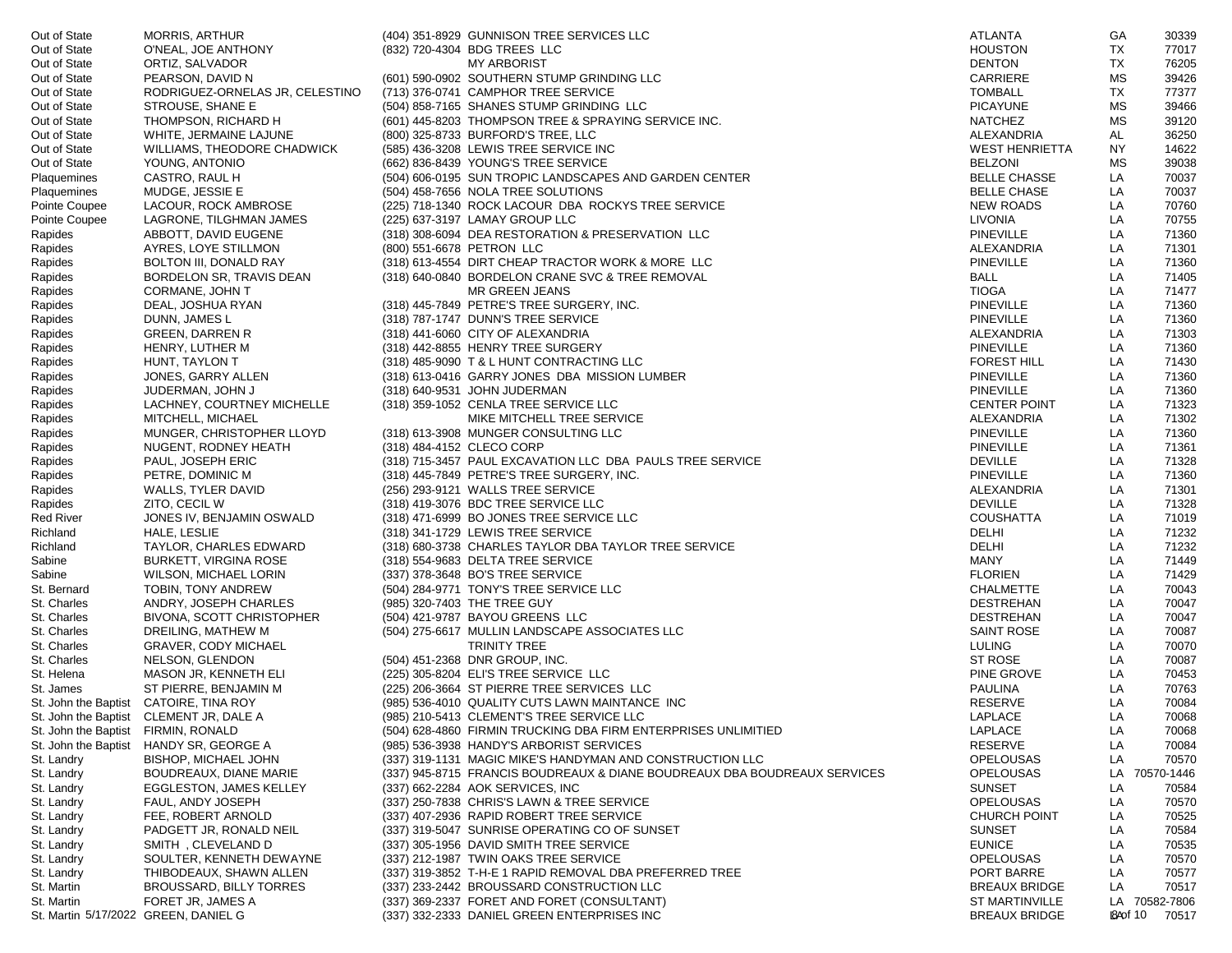| St. Martin  | HEBERT SR, GREGORY THEOBOLD                     | HEBERT'S TREE & STUMP REMOVAL                                      | <b>BREAUX BRIDGE</b>              | LA        | 70517 |
|-------------|-------------------------------------------------|--------------------------------------------------------------------|-----------------------------------|-----------|-------|
| St. Martin  | HORTON, SCOTT LEE                               | (337) 658-2794 ACADIANA TREE SERVICE & STUMP REMOVAL               | <b>ST MARTINVILLE</b>             | LA        | 70582 |
| St. Martin  | LEBLANC, BRODY JAMES                            | (337) 400-3904 L & S TREES AND MORE                                | ST. MARTINVILLE                   | LA        | 70582 |
| St. Martin  | MENARD, DENISE M                                | ALL AMERICAN TREE PROS LLC                                         | ARNAUDVILLE                       | LA        | 70512 |
| St. Martin  | OLIVIER, RANDALL JAMES                          | (337) 988-7677 POSSUMS TREE SERVICE                                | <b>BREAUX BRIDGE</b>              | LA        | 70517 |
| St. Martin  | <b>REED, RUSSELL J</b>                          | unknown                                                            |                                   |           |       |
| St. Martin  | THIBODEAUX, ANTHONY                             | (337) 382-4626 ANTHONY'S TREE AND REMOVAL, LLC                     | <b>ST. MARTINVILLE</b>            | LA        | 70582 |
| St. Mary    | <b>BILLIOT, SETH</b>                            | (985) 498-0212 CAMO CUTTERS LLC                                    | PATTERSON                         | LA        | 70392 |
| St. Mary    | <b>BUCKNER, STEPHEN P</b>                       | (318) 828-2435 VINCENT PILLARO SR                                  | <b>FRANKLIN</b>                   | LA        | 70538 |
| St. Mary    | JONES, DAVID J                                  | (337) 828-3718 INTRASTATE TREE SERVICE LLC                         | <b>FRANKLIN</b>                   | LA        | 70538 |
| St. Mary    | LANCON, JOHN A                                  | (985) 397-4516 LL & E SERVICES LLC & LNL TREE SERVICE LLC          | <b>MORGAN CITY</b>                | LA        | 70380 |
| St. Mary    | LINER, KIEFER L                                 | (985) 498-8132 SOUTHERN WOOD WORKS LLC                             | <b>MORGAN CITY</b>                | LA        | 70380 |
| St. Mary    | TOUPS, COREY MICHAEL                            | (985) 714-0080 BLUE WING TREE SERVICE LLC                          | <b>MORGAN CITY</b>                | LA        | 70380 |
| St. Tammany | ADAMS, JOHN C                                   | (504) 884-3491 ADAMS PLANT HEALTH CARE LLC                         | MANDEVILLE                        | LA        | 70448 |
| St. Tammany | BARBER, KELLEY R                                | (985) 863-2751 KBARBER ENTERPRISES LLC                             | PEARL RIVER                       | LA        | 70452 |
| St. Tammany | BENNETT, BRETT R                                | (985) 778-1846 BENNETT CHRISTIAN INC                               | PEARL RIVER                       | LA        | 70452 |
| St. Tammany | BERARD, MARK                                    | (985) 999-6446 REMOVAL MAINTENANCE TREE CARE                       | <b>COVINGTON</b>                  | LA        | 70435 |
| St. Tammany | BOYTER JR, DAVID                                | (985) 640-2680 DAVID BOYTER JR DBA DAVIDS TREE SERVICE             | <b>SLIDELL</b>                    | LA        | 70469 |
| St. Tammany | CANNON, NARY P                                  | (985) 892-3832 CANNON'S TREE SERVICE                               | <b>COVINGTON</b>                  | LA        | 70433 |
| St. Tammany | CASANOVA, CATHERINE MARIE                       | (985) 624-3104 CITY OF MANDEVILLE                                  | MANDEVILLE                        | LA        | 70448 |
| St. Tammany | CHARVET, WINSTON DOUGLAS                        | (504) 944-2911 CHARVETS NORTHSHORE, INC                            | LACOMBE                           | LA        | 70445 |
| St. Tammany | CRAWFORD, KAREN PATRICIA                        | (985) 788-5925 BUSTERS TREE REMOVAL                                | <b>COVINGTON</b>                  | LA        | 70433 |
| St. Tammany | DUPUY, ANTHONY THOMAS                           | (504) 274-6949 NORTHSHORE PALMS UNLIMITED                          | <b>SLIDELL</b>                    | LA        | 70461 |
| St. Tammany | EDMUNDSON, MATTHEW DANIEL                       | (985) 796-9858 EDMUNDSON LAND IMPROVEMENTS                         | <b>FOLSOM</b>                     | LA        | 70437 |
| St. Tammany | FERRERA, BACILIO                                | (985) 503-9946 GENESI'S TREE SERVICES                              | PEARL RIVER                       | LA        | 70452 |
| St. Tammany | <b>GORDON, BENHAIL U</b>                        | (985) 641-1053 GORDON'S TREE SERVICE                               | <b>SLIDELL</b>                    | LA        | 70460 |
| St. Tammany | GREGORY, EARL JAMES                             | (985) 893-8025 MY TREE SERVICE                                     | ABITA SPRINGS                     | LA        | 70420 |
| St. Tammany | GUIDRY, DOUGLAS M                               | (985) 892-7113 DMG SERVICES                                        | <b>COVINGTON</b>                  | LA        | 70435 |
| St. Tammany | GUIDRY, MALCOLM M                               | (504) 893-1299 MALCOLM GUIDRY CONSULTING ARBORISTS, LLC            | <b>COVINGTON</b>                  | LA        | 70434 |
| St. Tammany | HAMMONTREE, COURTNEY LYNN                       | (985) 643-2427 ROTOLO CONSULTANTS, INC DBA RCI                     | <b>SLIDELL</b>                    | LA        | 70460 |
| St. Tammany | HARRIS III, RUSSELL S                           | (985) 643-2427 ROTOLO CONSULTANTS, INC.                            | <b>SLIDELL</b>                    | LA        | 70460 |
| St. Tammany | <b>HEAP, HOLGER FASTING</b>                     | (985) 893-0991 ZEIGLER TREE & TIMBER INC                           | <b>COVINGTON</b>                  | LA        | 70433 |
| St. Tammany | HERMAN, BRENT ALLEN                             | (985) 285-9827 HERM DADDY LLC DBA ACADIAN STUMP & TREE REMOVAL     | <b>SLIDELL</b>                    | LA        | 70458 |
| St. Tammany | HIGDON, JACOB L                                 | (985) 643-2427 ROTOLO CONSULTANTS, INC DBA RCI                     | <b>SLIDELL</b>                    | LA        | 70460 |
| St. Tammany | HOVEY, JULIAN R                                 | (601) 278-2711 JRH ENTERPRISES INC                                 | <b>COVINGTON</b>                  | LA        | 70433 |
| St. Tammany | HUHN-JOHANSEN, NANCY CARAL                      | (985) 871-1613 ELITE YARD SERVICE DBA G.E.H., LLC                  | <b>COVINGTON</b>                  | LA        | 70435 |
| St. Tammany |                                                 | (985) 966-1280 JARRELL'S TREE SERVICE DBA RICKY                    | <b>FOLSOM</b>                     | LA        | 70437 |
| St. Tammany | JARRELL, RICKY G                                | (504) 367-1160 ADRIAN'S TREE SERVICE INC                           | ABITA SPRINGS                     | LA        | 70420 |
| St. Tammany | JUTTNER, ADRIAN S                               |                                                                    |                                   | LA        |       |
|             | KENNEDY, CHARLES JEREMY                         | (985) 863-6145 TREE TECH OF LOUISIANA LLC                          | PEARL RIVER                       |           | 70452 |
| St. Tammany | KING, ANTHONY LAMARR                            | (985) 264-1922 NEIGHBOR 2 NEIGHBOR SKILLED WORKS                   | <b>MADISONVILLE</b>               | LA        | 70447 |
| St. Tammany | LANE, SCOTT E                                   | (985) 643-7302 TOP TO BOTTOM MAINTENANCE LLC                       | <b>SLIDELL</b>                    | LA        | 70459 |
| St. Tammany | MADDOX, JOHN CULLEN                             | (985) 640-3784 MADDOX TREE SERVICE                                 | <b>SLIDELL</b>                    | LA        | 70458 |
| St. Tammany | MAGEE, PATTI P                                  | (985) 373-3624 MAGEE EXCAVATION & DEVELOPMENT LLC                  | <b>COVINGTON</b>                  | LA        | 70434 |
| St. Tammany | MARCHESE, STEPHEN A                             | (504) 329-0542 WISE ENTERPRISE INC DBA WISE CUT TREE/STUMP SERVICE | <b>COVINGTON</b><br><b>ROBERT</b> | LA        | 70435 |
| St. Tammany | MARTIN, DANIEL PATRICK                          | TAMMANY TREE SERVICE LLC                                           |                                   | LA        | 70455 |
| St. Tammany | MILLER, JOSEPH L                                | (985) 863-6200 GREEN GRASS CHEM. LAWN CARE INC                     | PEARL RIVER                       | LA<br>LA  | 70452 |
| St. Tammany | MONTGOMERY, JAMIE                               | (985) 893-1840 LAGNIAPPE TREE WORKS                                | <b>BUSH</b><br>MANDEVILLE         | LA        | 70431 |
| St. Tammany | MORGAN, MARK J                                  | (985) 264-5764 MORGAN TREE & STUMP REMOVAL                         |                                   |           | 70448 |
| St. Tammany | MULLETT, BURRELL EUGENE<br>OLIVIER, DOMINIQUE R | (985) 516-3114 MULLETT TREE SERVICE                                | <b>SUN</b>                        | LA        | 70463 |
| St. Tammany |                                                 | (504) 366-2700 GREENSCAPE CONCEPTS, LLC                            | MANDEVILLE                        | LA        | 70448 |
| St. Tammany | PARR, DAVID M                                   | (985) 641-3600 GARDEN SPOT NURSERY, INC.                           | <b>SLIDELL</b>                    | LA        | 70458 |
| St. Tammany | PEARSON JR, CULTUS OWEN                         | (985) 882-3836 CULTUS PEARSON JR                                   | LACOMBE                           | LA        | 70445 |
| St. Tammany | PERRY, JOHN M                                   | (985) 960-2408 JOHN PERRY DBA JOHNS TREE & STUMP REMOVAL           | <b>SLIDELL</b>                    | LA        | 70460 |
| St. Tammany | POOLE IV, ROBERT LADSON                         | (985) 951-0128 ARBORWORKS LLC                                      | MANDEVILLE                        | LA        | 70471 |
| St. Tammany | REED, STEVE ALLEN                               | (985) 373-3130 REED'S TREE SERVICE LLC                             | <b>FOLSOM</b>                     | LA        | 70437 |
| St. Tammany | SCHAYOT, CHESTON TYLER                          | YEAH TREES LLC/DBA CLIMBING & GRINDING                             | <b>SLIDELL</b>                    | LA        | 70459 |
| St. Tammany | SCHENK, CAIN W                                  | (985) 981-2328 C & C TREE SERVICE LLC                              | MADISONVILLE                      | LA        | 70447 |
| St. Tammany | SINGLETARY, KYLE R                              | (985) 863-7588 SINGLETARYS TREE SERVICE LLC                        | <b>PEARL RIVER</b>                | LA        | 70452 |
| St. Tammany | SINGLETARY, REBECCA LYNN                        | (985) 863-7588 SINGLETARYS TREE SERVICE LLC                        | PEARL RIVER                       | LA        | 70452 |
| St. Tammany | <b>STRECKER, ERIC MICHAEL</b>                   | (985) 960-1588 STRECKER INC                                        | <b>SLIDELL</b>                    | LA        | 70461 |
| St. Tammany | STRICKLAND, BERNARD                             | (985) 774-4754 STRICKLAND'S TREE SERVICE                           | <b>SLIDELL</b>                    | LA        | 70460 |
| St. Tammany | SZALAJESKI, KENNETH                             | (985) 966-5194 HOME SHIELD CONSTRUCTION                            | <b>FOLSOM</b>                     | LA        | 70437 |
|             | St. Tammably 7/2022 TAUBIN, KEITH LYLE          | (985) 778-6177 RPR TREE SERVICE LLC                                | <b>COVINGTON</b>                  | I94 of 10 | 70433 |